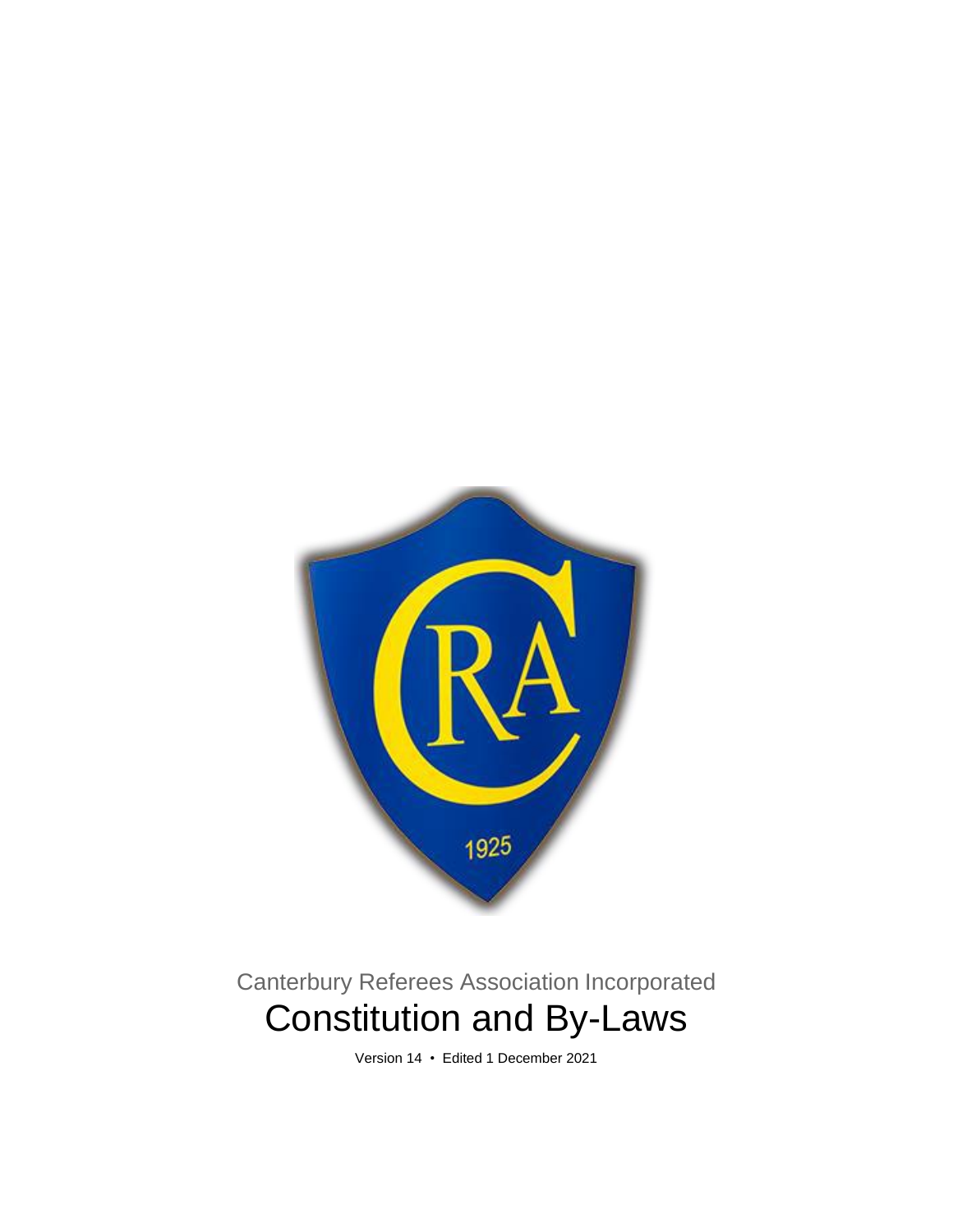## Contents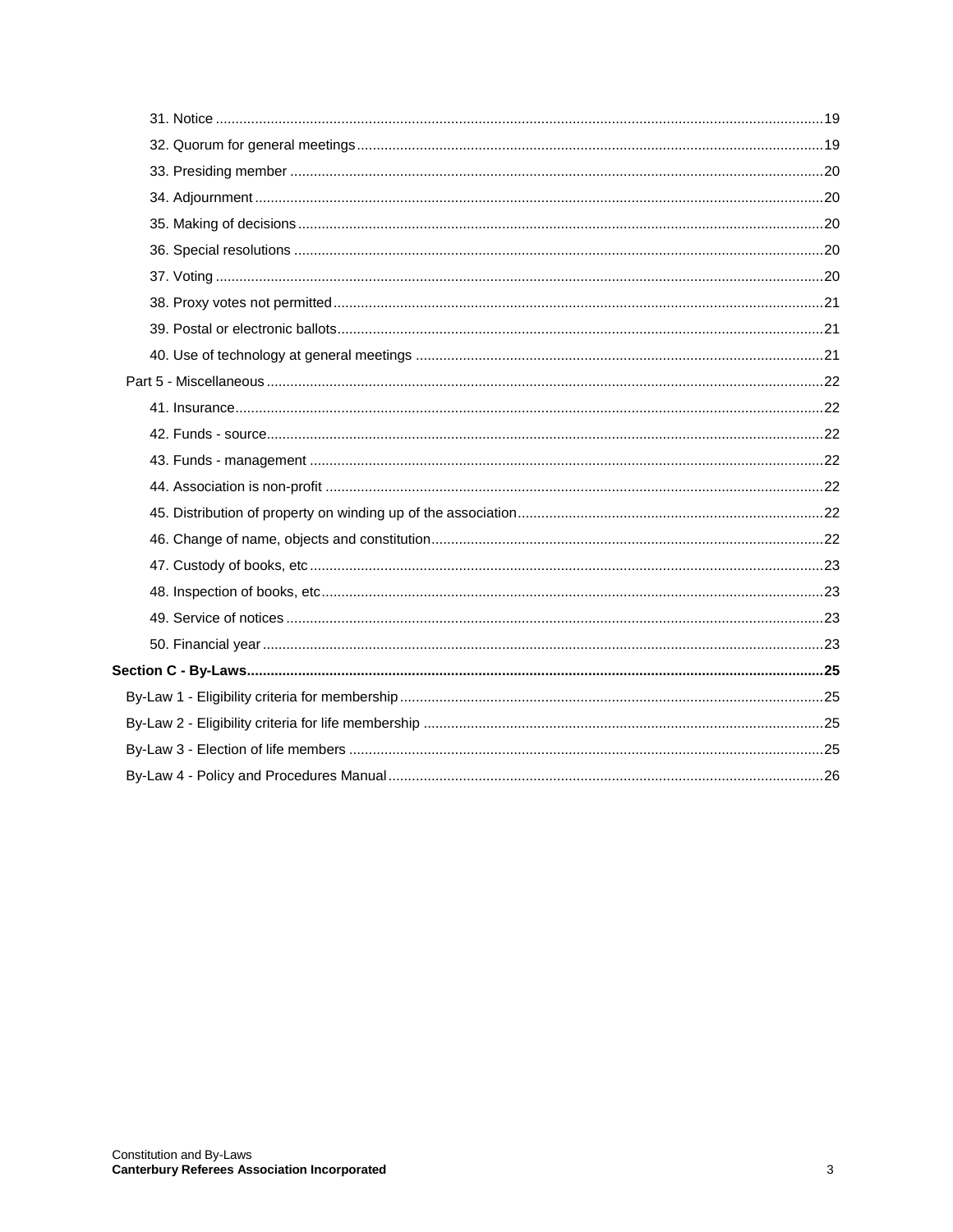## <span id="page-3-0"></span>Section A - Objects of the Association

- 1. To promote and protect the interests of football referees and football referee coaches in the Canterbury& District Soccer Football Association Incorporated, and beyond.
- 2. To improve the quality and standard of refereeing through high quality and consistent instruction, coaching and development of members.
- 3. To adopt the Laws of the Game, as promulgated by FIFA and the relevant Governing Body and to interpret these Laws consistently, fairly and in accordance with interpretations provided by the GoverningBody.
- 4. To establish and maintain affiliations and effective working relationships with, and make representations to, other football organisations and related bodies, as applicable, for the benefit of the Association and its members.
- 5. To do all such other things conducive to the attainment of the Objects of this Association.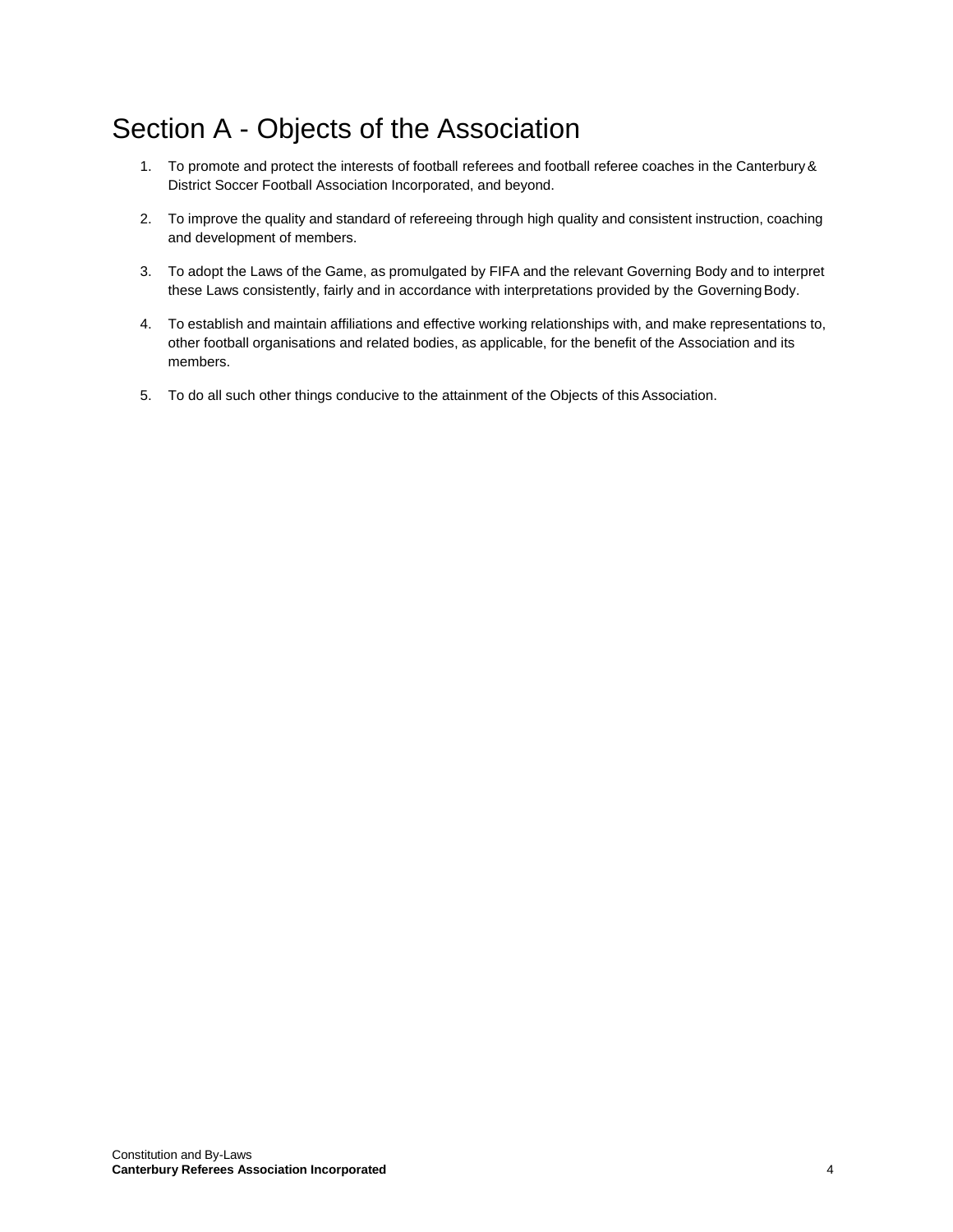## <span id="page-4-0"></span>Section B - Rules of the Association

### <span id="page-4-1"></span>Part 1 - Preliminary

#### <span id="page-4-2"></span>1. Name

This body shall be called the "Canterbury Referees Association Incorporated" and shall be referred to in theseRules as "the Association".

#### <span id="page-4-3"></span>2. Definitions

2.1 In these Rules:

*FIFA* means the *Federation Internationale de Football Association*.

*General Meeting* means a general meeting, special general meeting, or annual general meeting ofthe Association.

**Member** means any member admitted to membership of the Association under these Rules.

*Office Bearers* means the elected and appointed officials of the Association.

*the Act* means the *Associations Incorporation Act 2009 (or most recent iteration of the same Act)*.

*the Committee* means the group of members elected by the membership at a General Meeting under these Rules.

*the Appeals Tribunal* means the group of members selected to hear an appeal under these Rules.

*the Governing Body* means the governing bodies to which the Association is affiliated.

*the Regulation* means the *Associations Incorporation Regulation 2016 (or most recent iteration of the same Regulation)*.

*the Secretary* means the person holding the office of Secretary under these Rules.

- 2.2 In these Rules:
	- (a) a reference to a function includes a reference to a power, authority and duty, and
	- (b) a reference to the exercise of a function includes, if the function is a duty, a reference to the performance of the duty.
- 2.3 The provisions of the *Interpretation Act 1987* apply to and in respect of these Rules in the samemanner as those provisions would so apply if these Rules were an instrument made under the Act.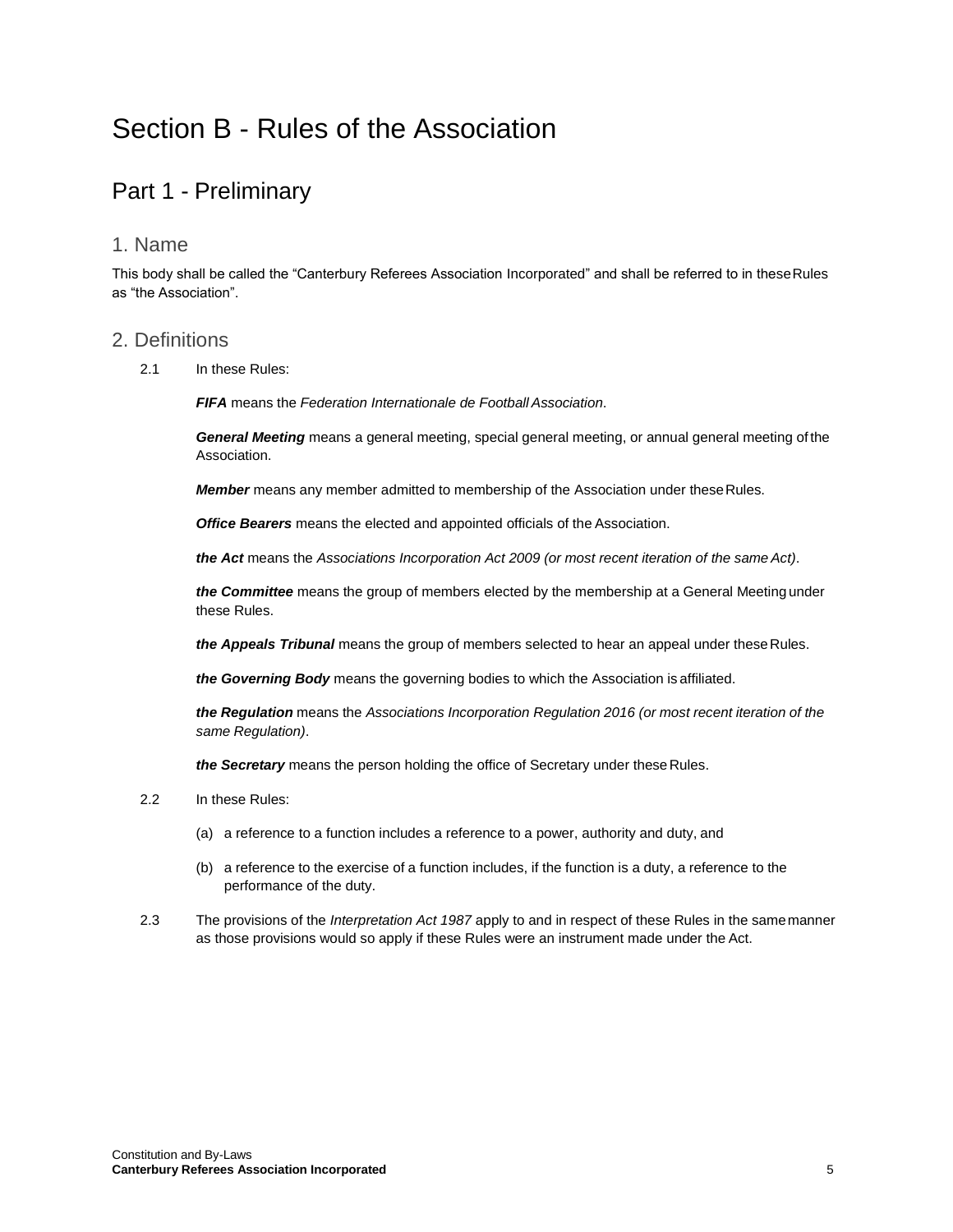### <span id="page-5-0"></span>Part 2 - Membership

- <span id="page-5-1"></span>3. Membership generally
	- 3.1 A person is eligible to be a member of the Association if:
		- (a) the person is a natural person, and
		- (b) the person has applied and been approved for membership of the Association in accordance with eligibility criteria prescribed in By-Law 1.

#### <span id="page-5-2"></span>4. Application for membership

- 4.1 An application by a person for membership of the Association must be lodged as prescribed inthe Policy and Procedures Manual.
- 4.2 As soon as practicable after receiving an application for membership, the Secretary must refer the application to the Committee, which is to determine whether to approve or to reject theapplication.
- 4.3 As soon as practicable after the Committee makes that determination, the Secretary must notify the applicant in writing (including by email or other electronic means, if the Committee so determines) that the Committee approved or rejected the application (whichever is applicable).
- 4.4 Where an application has been accepted, the Secretary must enter the applicant's name in the register of members and, on the name being so entered, the applicant becomes a member of the Association.
- 4.5 Where an application has been rejected, the Secretary must advise the applicant of the reason their application was rejected.

#### <span id="page-5-3"></span>5. Cessation of membership

- 5.1 A person ceases to be a member of the Association if the person:
	- (a) dies, or
	- (b) resigns membership, or
	- (c) is expelled from the Association, or
	- (d) fails to pay the annual subscription prescribed in the Policy and Procedures Manual within three (3) months after the fee is due.

#### <span id="page-5-4"></span>6. Membership entitlements not transferable

- 6.1 A right, privilege or obligation which a person has by reason of being a member of the Association:
	- (a) is not capable of being transferred or transmitted to another person, and
	- (b) terminates on cessation of the person's membership.

#### <span id="page-5-5"></span>7. Resignation of membership

7.1 A member of the Association may resign from membership of the Association by first giving to the Secretary written notice of at least one month (or any other period that the Committee may determine)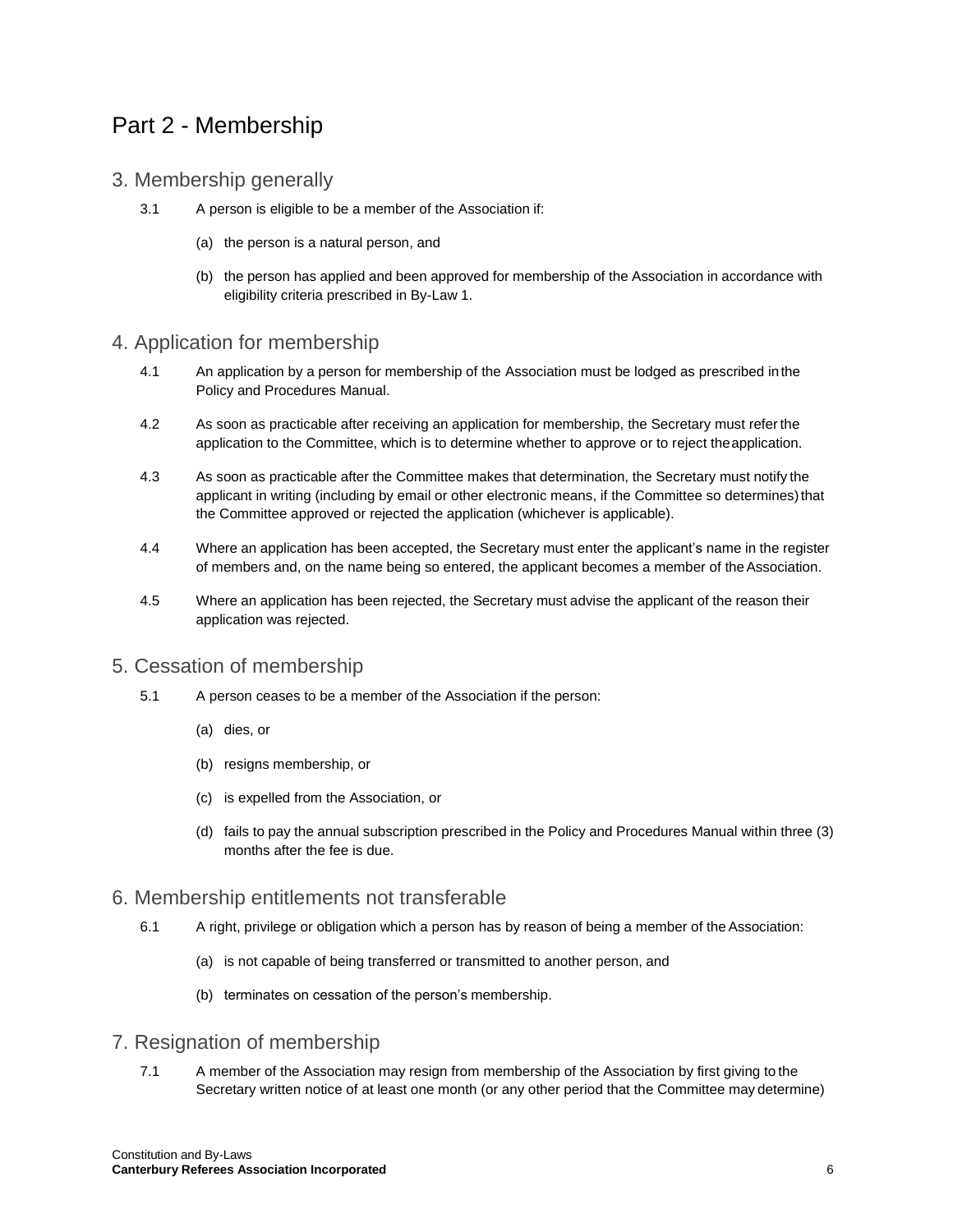of the member's intention to resign and, on the expiration of the period of notice, the member ceases to be a member.

7.2 If a member of the Association ceases to be a member under Rule 7.1, and in every other case where a member ceases to hold membership, the Secretary must make an appropriate entry in the register of members recording the date on which the member ceased to be a member.

#### <span id="page-6-0"></span>8. Register of members

- 8.1 The Secretary must establish and maintain a register of members of the Association (whether in written or electronic form) specifying the name and postal, residential or email address of each person who is a member of the Association together with the date on which the person became a member.
- 8.2 The register of members must be kept in New South Wales:
	- (a) at the main premises of the Association, or
	- (b) if the Association has no premises, at the Association's official address.
- 8.3 The register of members must be open for inspection, free of charge, by any member of the Association at any reasonable hour.
- 8.4 A member of the Association may obtain a copy of any part of the register on payment of a fee prescribed in the Policy and Procedures Manual.
- 8.5 If a Member requests that any information contained on the register about the member (other than the member's name) not be available for inspection, that information must not be made available for inspection.
- 8.6 A Member must not use information about a person obtained from the register to contact or send material to the person, other than for:
	- (a) the purposes of sending the person a newsletter, a notice in respect of a meeting or other event relating to the Association or other material relating to the Association, or
	- (b) any other purpose necessary to comply with a requirement of the Act or the Regulation.
- 8.7 If the register of members is kept in electronic form:
	- (a) it must be convertible into hard copy, and
	- (b) the requirements in Rules 8.2 and 8.3 apply as if a reference to the register of members is a reference to a current hard copy of the register of members.

#### <span id="page-6-1"></span>9. Fees and subscriptions

- 9.1 A member of the Association must, in their application for membership, pay to the Associationa membership fee as prescribed in the Policy and Procedures Manual.
- 9.2 In addition to any amount payable under Rule 9.1, a member of the Association must pay to the Association an annual subscription as prescribed in the Policy and Procedures Manual.

#### <span id="page-6-2"></span>10. Members' liabilities

10.1 The liability of a member of the Association to contribute towards the payment of the debts and liabilities of the Association or the costs, charges and expenses of the winding-up of the Association arelimited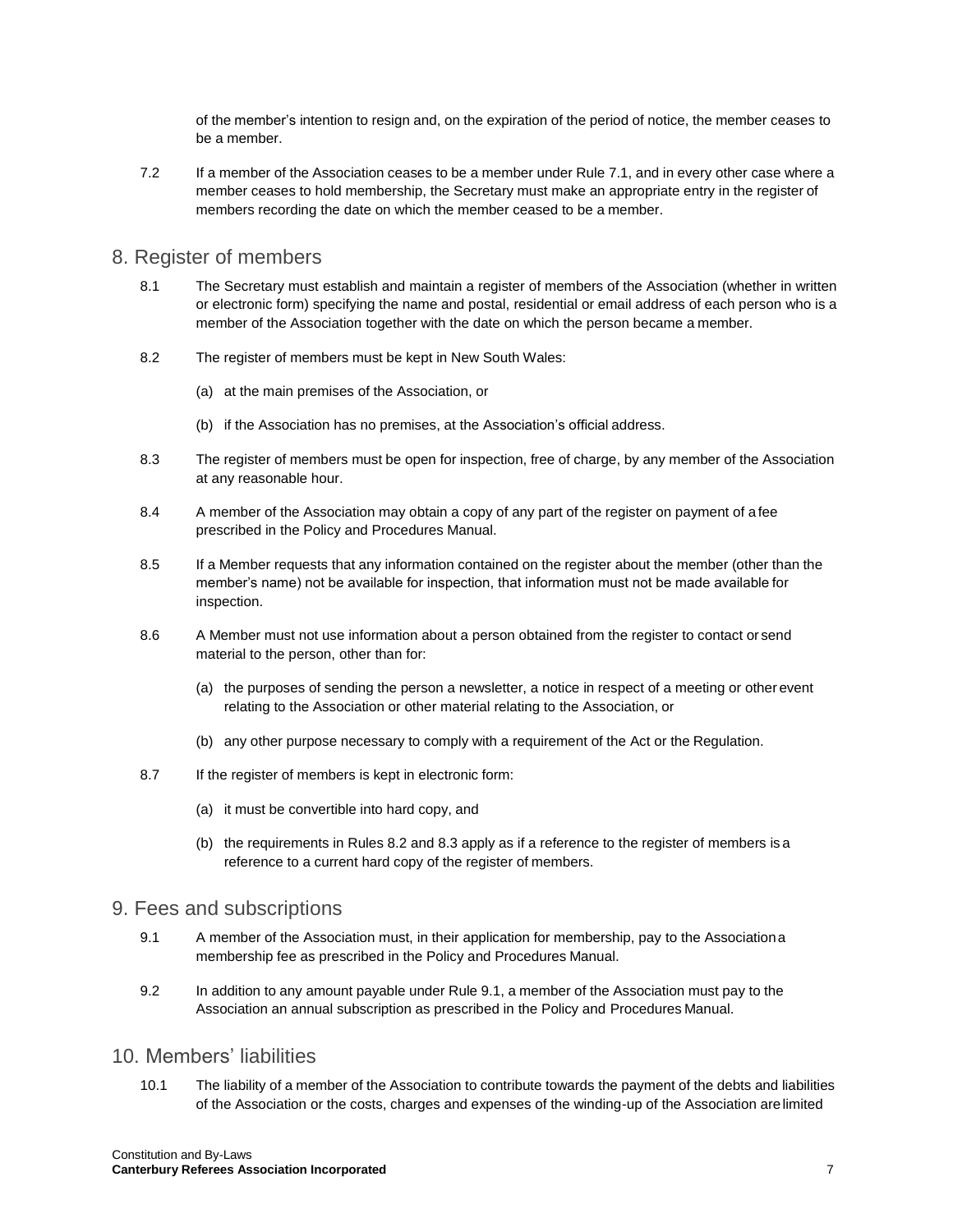to the amount, if any, unpaid by the member in respect of membership of the Association as required by Rule 9.

#### <span id="page-7-0"></span>11. Resolution of disputes

- 11.1 A dispute between a member and another member (in their capacity as members) of the Association, or a dispute between a member or members and the Association, are to be referred for mediation to (in the following order):
	- (a) the Committee
	- (b) the Association
	- (c) the Governing Body
	- (d) a Community Justice Centre for mediation under the *Community Justice Centres Act 1983*.
- 11.2 The Committee may, at its discretion, elect to refer a matter directly to the Governing Body or a Community Justice Centre for mediation.
- 11.3 In the case where Rule 11.1(d) applies, and the dispute is not resolved by mediation within three (3) months of the referral to a Community Justice Centre, the dispute is to be referred to arbitration.
- 11.4 The *Commercial Arbitration Act 2010* applies to a dispute referred to arbitration.

#### <span id="page-7-1"></span>12. Disciplining of members

- 12.1 A complaint may be made to the Committee by any person that a member of the Association:
	- (a) has refused or neglected to comply with these Rules or By-Laws, or
	- (b) has wilfully acted in a manner prejudicial to the interests of the Association.
- 12.2 The Committee may refuse to deal with a complaint if it considers the complaint to be trivial or vexatious in nature.
- 12.3 If the Committee decides to deal with the complaint, the Secretary must:
	- (a) cause notice of the complaint to be served on the member concerned, and
	- (b) give the member at least 5 days from the date the notice is served within to make submissions to the Committee in connection with the complaint, and
	- (c) take into consideration any submissions made by the member in connection with the complaint.
- 12.4 The Committee may, by resolution, expel the member from the Association or suspend the member from membership of the Association if, after considering the complaint and any submissions made in connection with the complaint, it satisfies that the facts alleged in the complaint have been proved and the expulsion or suspension is warranted in the circumstances.
- 12.5 If the Committee expels or suspends a member, the Secretary must, within seven days after the action is taken, cause written notice to be given to the member of the action taken, of the reasons given by the Committee for having taken that action and of the member's right of appeal under Rule 13.
- 12.6 The expulsion or suspension does not take effect: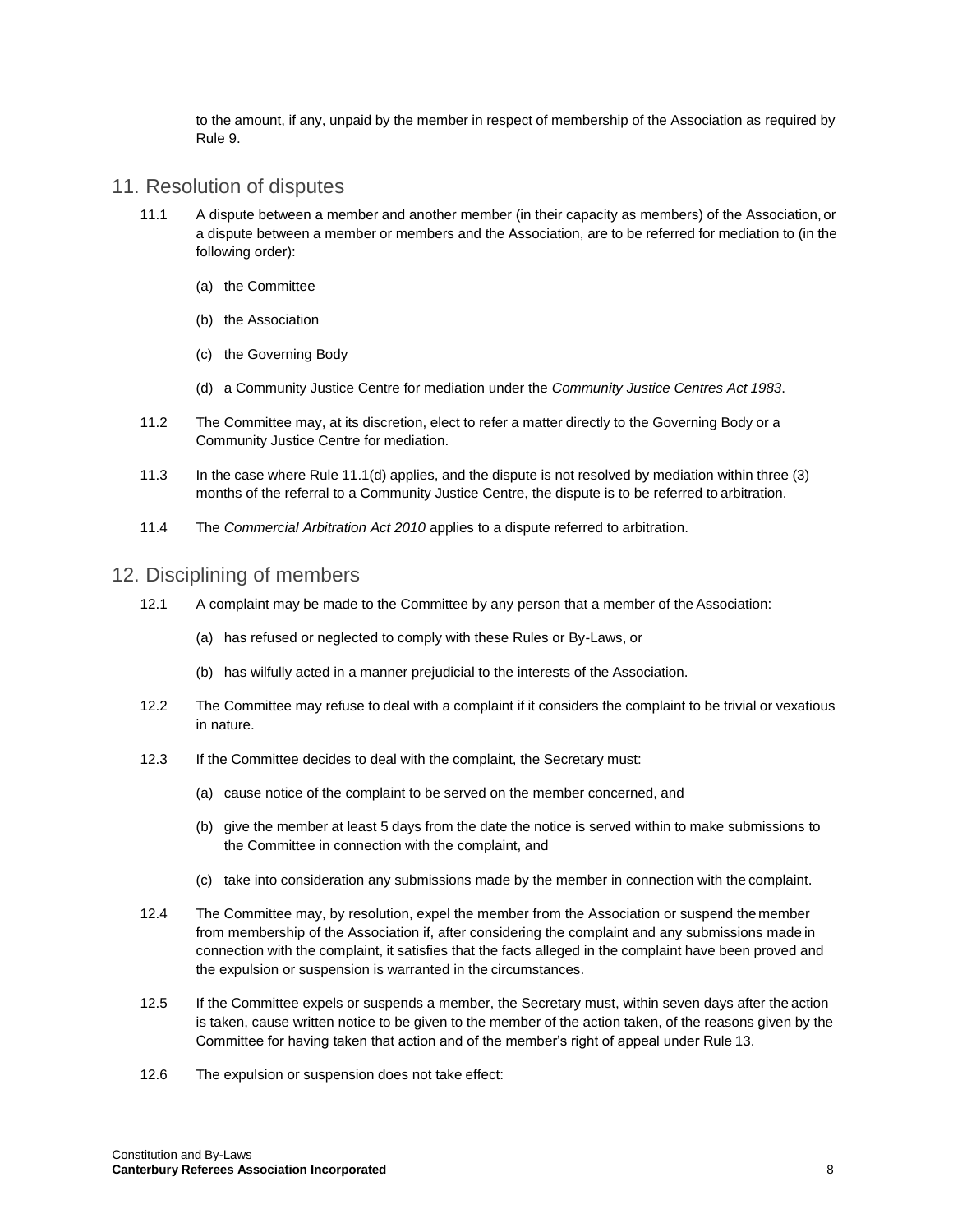- (a) until the expiration of the period within which the member is entitled to appeal against the resolution concerned, or
- (b) if within that period, the member exercises the right of appeal, unless and until theAssociation confirms the resolution under Rule 13, whichever is the later.
- 12.7 In serious cases, the Committee may resolve to suspend a member immediately, pending a hearing convened under these Rules. This period of suspension shall count as period already served if a further sanction is imposed.

#### <span id="page-8-0"></span>13. Right of appeal of disciplined member

- 13.1 A member may appeal to an Appeals Tribunal against a resolution of the Committee under Rule 12, within seven days after notice of the resolution is served on the member, by lodging with the Secretary a notice to that effect.
- 13.2 The notice must be accompanied by a statement of the grounds on which the member intends to rely for the purposes of the appeal.
- 13.3 The grounds under which a member has the right to appeal are:
	- (a) the severity of the sanction,
	- (b) breach of procedure by the Association, or
	- (c) new evidence (which must be supplied with notice of intent to appeal).
- 13.4 On receipt of a notice from a member under Rule 13.1, the Secretary shall, within seven days, inform the member in writing of:
	- (a) the date, time and place of the Appeals Tribunal, to be held between seven and 14 days after the date of the notice to consider the determination,
	- (b) the Appeals Tribunal Officers selected to consider the determination,
	- (c) the member's right to address the Appeals Tribunal, request the attendance ofrelevant witnesses or make written representations as the member sees fit, and
	- (d) the member's right to appoint, or ask for the appointment of, a representative or support personif the member is under the age of 25 on the date of the Appeals Tribunal.
- 13.5 Where a member selected to consider the determination has an actual or perceived conflict of interest regarding the matter, they must be substituted by another eligible member. The Committee will be responsible for determining whether any conflict of interest exists.
- 13.6 At the Appeals Tribunal, the members selected to consider the determination shall:
	- (a) give the member a reasonable opportunity to present his/her case,
	- (b) give due consideration to written representations from the member in the absence of the member,
	- (c) resolve to confirm or revoke the alleged breach and confirm, revoke or vary the sanction.
- 13.7 The Secretary shall inform the member in writing within 14 days of the Appeals Tribunal of the determination under Rule 13.6(c).
- 13.8 Any further avenue of appeal is a matter for discussion between the member and the GoverningBody.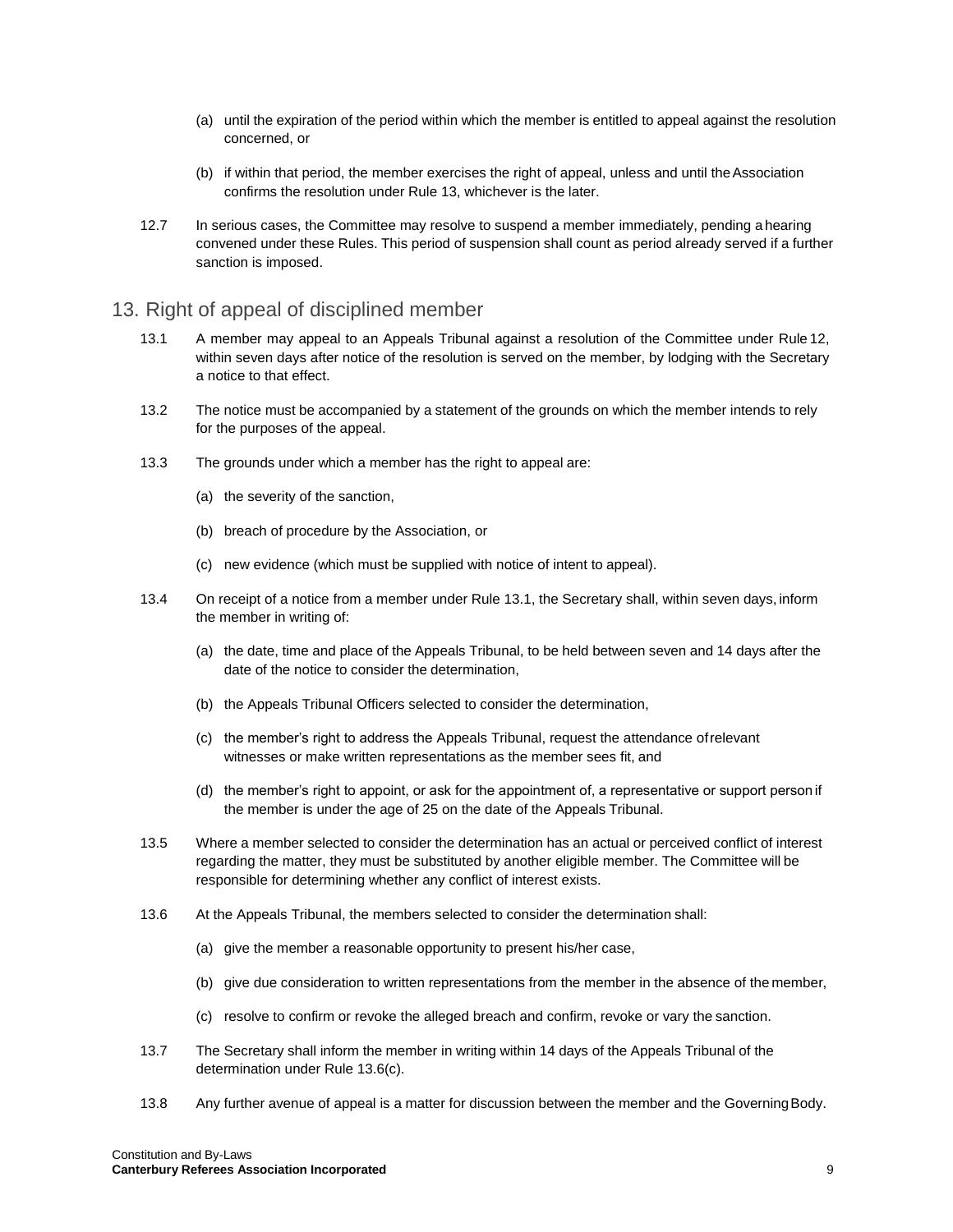### <span id="page-9-0"></span>Part 3 - Committee and Officials

#### <span id="page-9-1"></span>14. Officials

- 14.1 Elected officials of the Association are the President, Senior Vice President, Junior Vice President, Secretary, Assistant Secretary, Treasurer, Assistant Treasurer and at least four Appeals Tribunal Officers. These officials shall be elected in accordance with Rules 16, 17 and 20.
- 14.2 Appointed Officials of the Association are the Branch Coach, Convenor of Assessors, Appointment Officer(s), Equipment Officer and any other officials as required. These officials are appointed by the Committee as required in accordance with Rules 16 and 17.

#### <span id="page-9-2"></span>15. Duties and functions of officials

- 15.1 The President shall:
	- (a) be the Chairperson of all committee meetings he/she attends,
	- (b) have one vote, except in the case of a tied vote, where they shall exercise a casting vote,
	- (c) in consultation with members, guide the general direction of the Association, so that it operates in accordance with its Objects, these Rules and By-Laws, and common law, and
	- (d) provide a written report to the Secretary for inclusion in the annual report submitted tothe membership.
- 15.2 The Senior Vice President shall:
	- (a) be Acting President in the absence of the President,
	- (b) assist the President and the Committee in managing the affairs of the Association, and
- 15.3 The Junior Vice President shall:
	- (a) be Acting President in the absence of the President and Senior Vice President,
	- (b) assist the President, Senior Vice President and the Committee in managing the affairs of the Association, and
- 15.4 The Secretary shall:
	- (a) administer the affairs of the Association in accordance with these Rules and as directed by resolutions passed at committee and General Meetings,
	- (b) be the Public Officer of the Association,
	- (c) be the Member Protection Officer of the Association, unless another member is appointed to the role by the Committee,
	- (d) as soon as practicable after being elected, lodge notice with the Association of their address,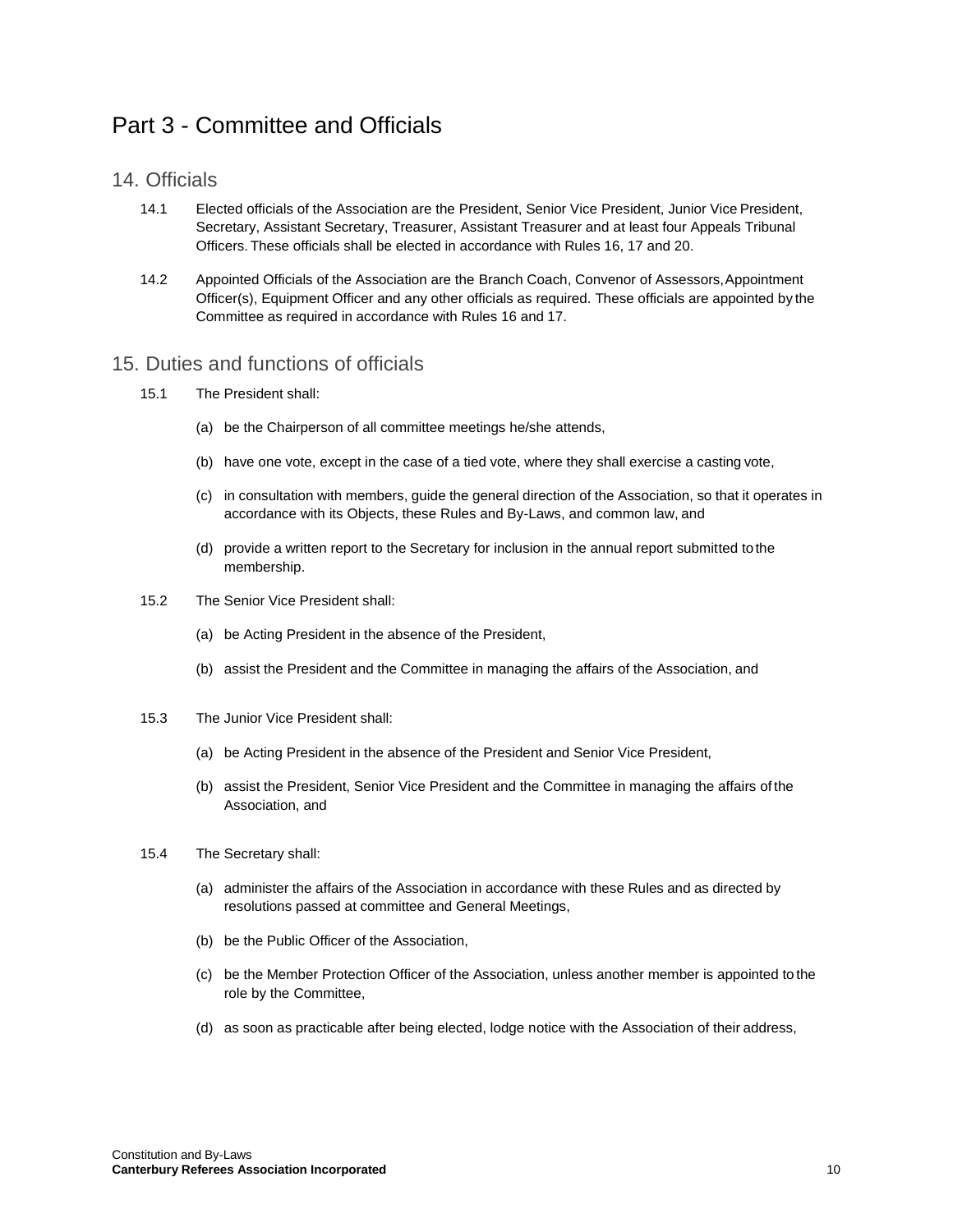- (e) in the absence of the Assistant Secretary, shall be responsible for the recording of minutes at all meetings they attend in this capacity, including a record of all those attending the meeting, and
- (f) distribute an annual report to the membership before the annual general meeting.
- 15.5 The Assistant Secretary shall:
	- (a) be responsible for the recording of minutes at all meetings they attend in their capacity as Assistant Secretary, including a record of all those attending the meeting,
	- (b) assist the Secretary in administering the affairs of the Association in accordance with theseRules and as directed by resolutions passed at committee and General Meetings, and
- 15.6 The Treasurer shall:
	- (a) be responsible for the financial affairs of the Association and will control all monies due to and payable by the Association,
	- (b) maintain accurate records setting out details of invoices, receipts, payments, bank deposits and withdrawals and any other income or expenditure associated with the activities of the Association,
	- (c) present a report on the financial status of the Association at each general meeting,
	- (d) present an annual financial statement at the annual general meeting on the incomeand expenditure of the Association for the financial year as required by the Act, and
	- (e) if audited financial records must be provided under the terms of incorporation, the Treasurer shall arrange for the financial records of the Association to be audited by a reputable financial personor company, in accordance with a resolution to this effect passed by members of the Committee or members at an annual general meeting.
- 15.7 The Assistant Treasurer shall:
	- (a) assist the Treasurer in managing the financial affairs of the Association, and
- 15.8 The Appeals Tribunal Officers shall:
	- (a) be called upon to officiate over disputes in the Association as members of the Appeals Tribunal,
	- (b) should be members of the Association held in good standing, provide a wide representation of the interests of all members and not be members of the Committee.
- 15.9 The Branch Coach shall:
	- (a) be responsible for the direction and implementation of coaching and development programs/initiatives as directed or approved by the Committee or the Governing Body, and
	- (b) provide a written report to the Secretary for inclusion in the annual report submitted to the membership.
- 15.10 The Convenor of Assessors shall: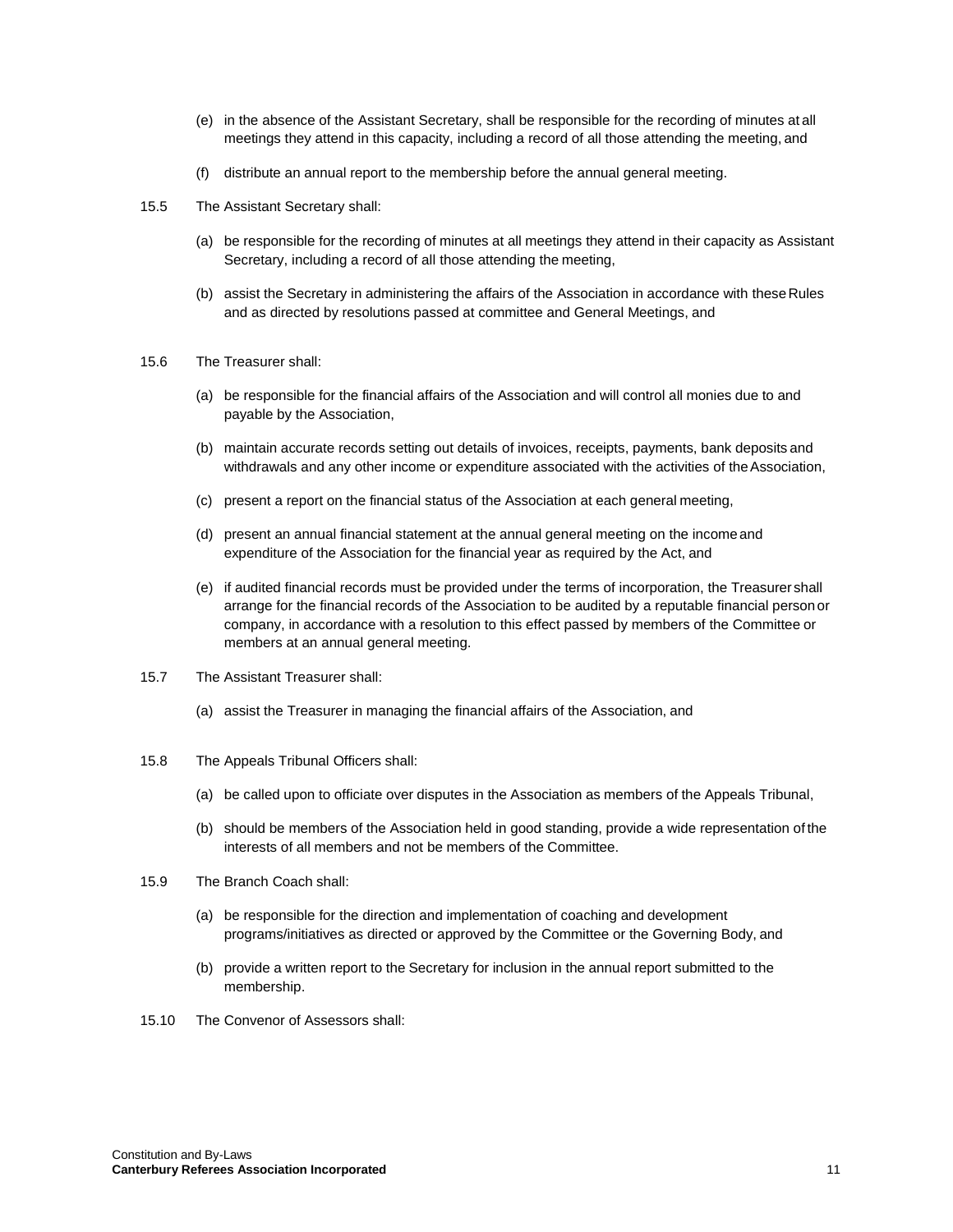- (a) be responsible for the appointment of referee coaches to matches sanctioned by the Governing Body in accordance with the Policy and Procedures Manual, and
- (b) provide a written report to the Secretary for inclusion in the annual report submitted to the membership.
- 15.11 The Appointment Officer(s) shall:
	- (a) be responsible for the appointment of referees to matches sanctioned by the Governing Bodyin accordance with the Policy and Procedures Manual, and
	- (b) provide a written report to the Secretary for inclusion in the annual report submitted to the membership.
- 15.12 The Equipment Officer shall:
	- (a) maintain a register of equipment including its movements, replacement and maintenance,
	- (b) allocate and supply equipment to members after it has been approved by the Treasurer,
	- (c) advise the Committee regarding any equipment which needs to be ordered, replaced or repaired,
	- (d) facilitate the storage of equipment,
	- (e) conduct an annual audit at least 90 days before the annual general meeting, and

#### <span id="page-11-0"></span>16. Election of officials

- 16.1 Nominations of candidates for election as office-bearers of the Association must:
	- (a) be made in writing (including electronically), signed by two members of the Association and accompanied by the written consent of the candidate (which may be endorsed on the form of the nomination), and
	- (b) be delivered to the Secretary of the Association at least 14 days before the date fixed for the holding of the General Meeting at which the election is to take place. Late nominations will only be accepted at the discretion of the Committee.
- 16.2 A person nominated as a candidate for election as an office-bearer of the Association must bea member of the Association.
- 16.3 A member can only be nominated for one office of the Association.
- 16.4 All members involved in the nomination of a member for offices of the Association must be present to confirm their nomination at the General Meeting at which the election will be held. If any of the relevant members are not present at the General Meeting at which the election will be held, the nominationis ruled invalid. The nomination may only be accepted where a resolution to accept the nomination is passed.
- 16.5 If there is only one nomination for an office, the nominee shall be declared elected, provided that there is no objection from any member at the General Meeting at which the election will be held. Wherean objection is raised, the matter shall be resolved by a majority vote of members present at the meeting).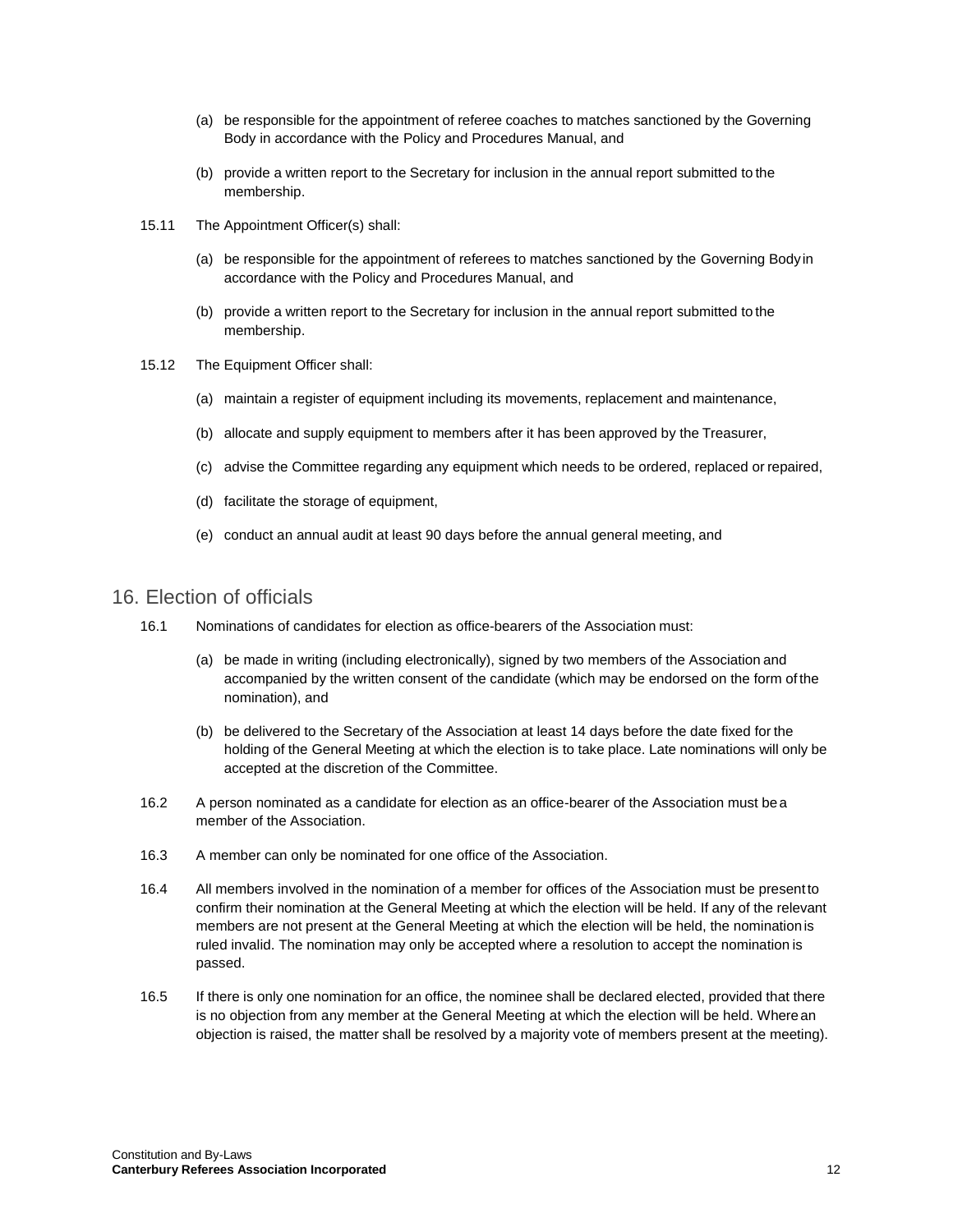- 16.6 If no written nomination is received for an office, the Chairperson shall call for oral nominations from members (duly seconded) present at the General Meeting at which the election will be held. If no nominations are made, the office remains vacant, and Rule 21 applies.
- 16.7 If there is only one oral nomination for an office from a member present at the General Meeting at which the election will be held, the nominee shall be declared elected, provided that there is no objection from any member at the General Meeting at which the election will be held. Where an objection is raised, the matter shall be resolved by a majority vote of members present at the meeting).
- 16.8 Objections must be of a serious nature pertaining to the nominated role and be supported with factual evidence of wrongdoing, conflict of interest, or any other serious issue which may make the member unsuitable for office.
- 16.9 Where the number of written and/or oral nominations for an office is more than one, a secret ballot shall be held for each such office. The Secretary shall provide suitable stationery for this purpose. Voteswill be counted by the Secretary and/or members as requested by the Returning Officer or Chairperson. In all cases where a ballot occurs, the nominee achieving a simple majority of votes shall be declared elected. In the case of a tied ballot, the election must be held again at the following general meeting.
	- (a) Where the number of written and/or oral nominations for the office of Appeals Tribunal Officer exceeds the number of positions, a ballot shall be held to determine the successful candidates. The ballot form shall contain all nominations for the office. Members will be required to select the numberof candidates equivalent to the number of positions available. Votes where a member selected a greater or lesser number of candidates than the number of positions available will be considered invalid. Candidates receiving the greatest number of votes shall be declared elected until each position has been filled.
		- i. In the case of a tied ballot which would have resulted in a greater number of elected officers than the number of positions available, the tied candidates shall be carried overto a secondary voting procedure.
		- ii. A separate ballot for each remaining position. Unsuccessful candidates from each ballot shall be carried over to the following ballot until each position has been filled.

#### <span id="page-12-0"></span>17. Terms of office

- 17.1 Office Bearers shall be elected to the Committee for a two-year term:
	- (a) The President, Junior Vice President, Assistant Secretary and Assistant Treasurer shall be elected in even-numbered years.
	- (b) The Senior Vice President, Secretary and Treasurer shall be elected in odd-numbered years.
- 17.2 The Appeals Tribunal Officers shall be elected for a period of one year between annual general meetings of the Association.
- 17.3 The Branch Coach, Convenor of Assessors, Appointment Officer(s) and Equipment Officer shall be appointed for a period of one year between annual general meetings of the Association.
- 17.4 All other Appointed Officials of the Association shall be appointed for a period as determined bythe Committee, to a maximum period of one year between annual general meetings of the Association.

#### <span id="page-12-1"></span>18. Powers of the committee

18.1 Subject to the Act, the Regulation, these Rules and any resolution passed by the Association at a General Meeting, the Committee: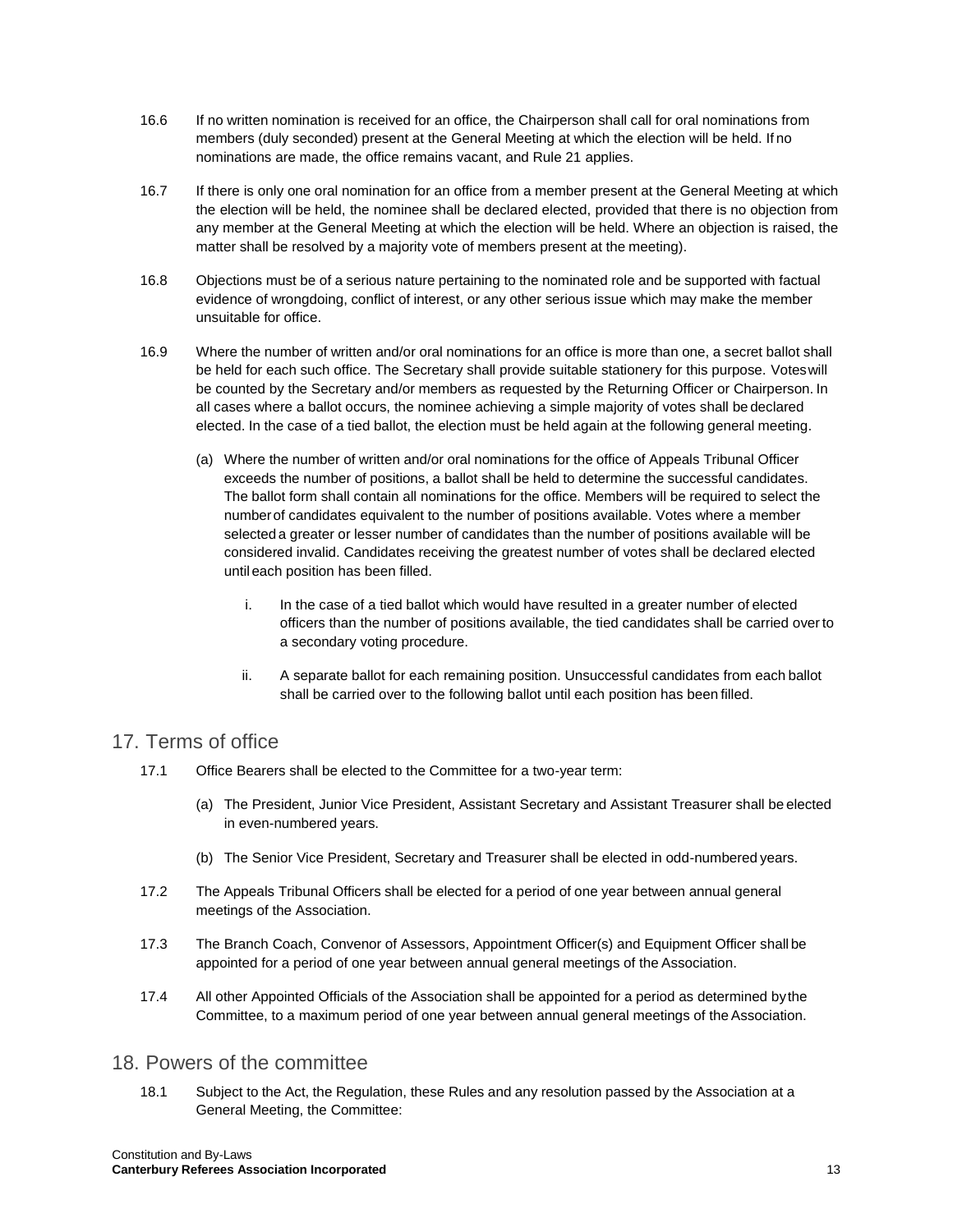- (a) is to control and manage the affairs of the Association, and
- (b) may exercise all the functions that may be exercised by the Association, other than those functions that are required by these Rules to be exercised by a General Meeting of members of the Association, and
- (c) has the power to perform all the acts and do all things that appear to the Committee to be necessary or desirable for the proper management of the affairs of the Association.

#### <span id="page-13-0"></span>19. Sub-committees

- 19.1 Sub-committees of the Association include, but are not limited to, the Appeals Tribunaland Procedural.
- 19.2 An Appeals Tribunal shall be convened by the Committee when required and shall comprise of at least four Appeals Officers of the Association. The members of the Appeals Tribunalpresent must elect one of their number to preside as chairperson at the meeting. The Appeals Tribunal is dissolved when it has performed its function for the specific matter it was convened for.
- 19.3 A Procedural Sub-Committee shall be convened by the Committee when required to address any procedural issues brought to the attention of the Committee.

#### <span id="page-13-1"></span>20. Composition and membership of the committee

- 20.1 The Committee is to consist of the Office Bearers of the Association, each of whom is to be elected at the annual general meeting of the Association under Rules 16 and 17.
- 20.2 The total number of committee members is to be seven.
- 20.3 The Committee of the Association shall comprise of the President, Senior Vice President, Junior Vice President, Secretary, Assistant Secretary, Treasurer and Assistant Treasurer.
- 20.4 A committee member may not hold more than one office in the Committee concurrently.
- 20.5 There is no maximum number of consecutive terms for which a committee member may hold office.

#### <span id="page-13-2"></span>21. Casual vacancies

- 21.1 In the event of a casual vacancy occurring in the membership of the Committee, the Committee may appoint a member of the Association to fill the vacancy and the member so appointed is to hold office, subject to these Rules, until the annual general meeting next following the date of the appointment.
- 21.2 A casual vacancy in the office of a member of the Committee occurs if the member:
	- (a) dies, or
	- (b) ceases to be a member of the Association, or
	- (c) is or becomes an insolvent under administration within the meaning of the *Corporations Act 2001*of the Commonwealth, or
	- (d) resigns office by notice in writing given to the Secretary, or
	- (e) is removed from office under Rule 22, or
	- (f) becomes a mentally incapacitated person, or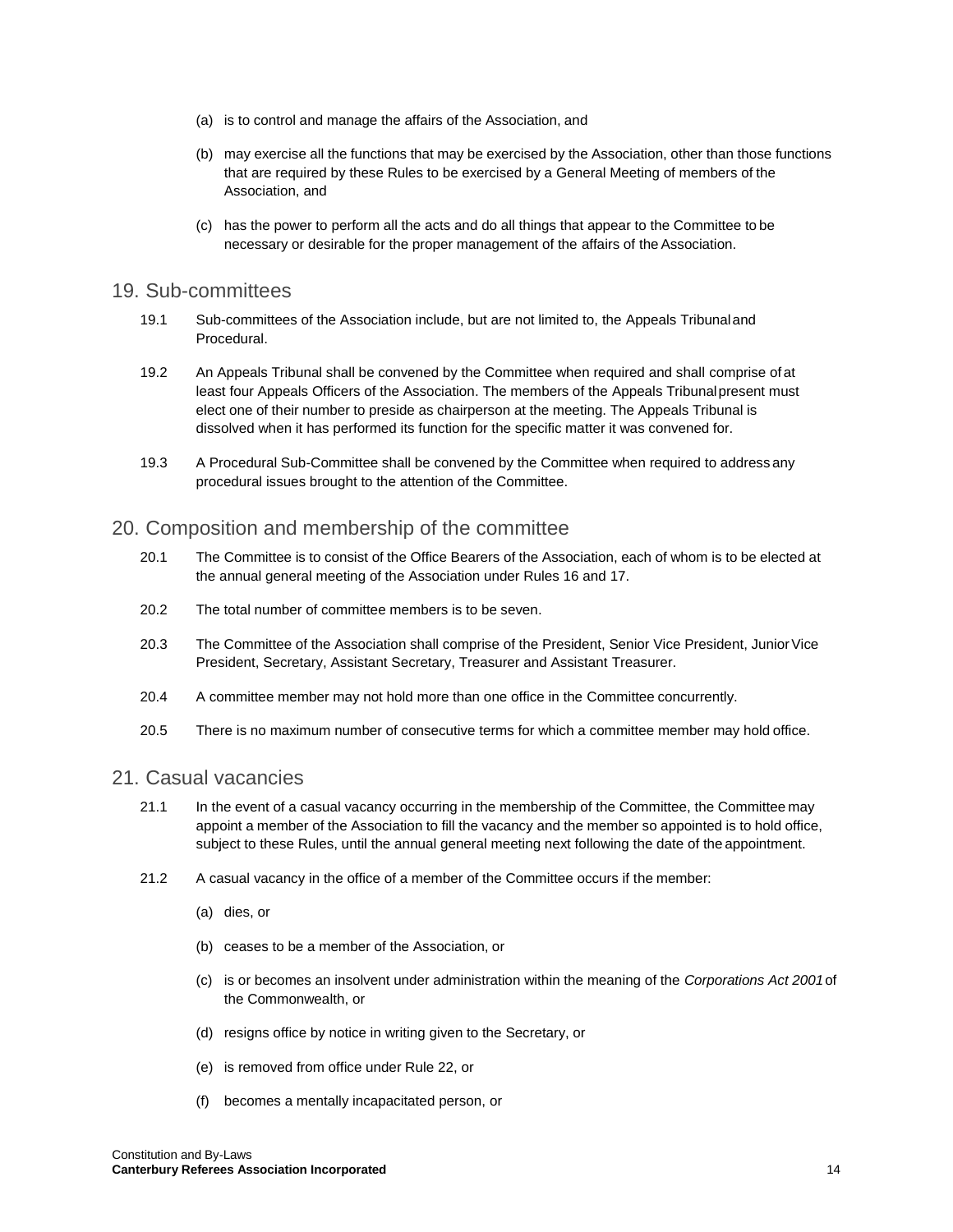- (g) is absent without the consent of the Committee from three consecutive meetings of the Committee, or
- (h) is convicted of an offence involving fraud or dishonesty for which the maximum penaltyon conviction is imprisonment for not less than three months, or
- (i) is prohibited from being a director of a company under Part 2D.6 (Disqualification frommanaging corporations) of the *Corporations Act 2001* of the Commonwealth.
- 21.3 The Committee may fill a casual vacancy for an office temporarily until a replacement has been elected.
- 21.4 Where an Appointed Official is subject to any conditions under Rule 21, the Committee may appoint a member of the Association to fill the vacancy.

#### <span id="page-14-0"></span>22. Removal of office bearers

- 22.1 The Association may, by resolution at a General Meeting, remove any Office Bearer from officebefore the expiration of the member's term of office.
- 22.2 In the case where Rule 22.1 applies, the Association may, by resolution at a General Meeting, appoint another person to hold office until the expiration of the term of office of the member so removed.
- 22.3 If an Office Bearer to whom a proposed resolution referred to in Rule 22.1 relates, makes representations in writing to the Secretary or President (not exceeding a reasonable length) and requests that the representations be notified to the members of the Association, the Secretary orthe President may send a copy of the representations to each member of the Association or, if the representations are not so sent, the member is entitled to require that the representations be read out at the General Meeting at which the resolution is to be considered.

#### <span id="page-14-1"></span>23. Committee meetings and quorum

- 23.1 The Committee must meet at least four times in each period of 12 months at the place and time that the Committee determines.
- 23.2 Additional meetings of the Committee may be convened by the President or by any member of the Committee.
- 23.3 An oral or written notice of a meeting of the Committee must be given by the Secretary to each member of the Committee at least 48 hours (or any other period that may be unanimously agreed on by the members of the Committee) before the time appointed for the holding of the meeting.
- 23.4 Notice of a meeting given under Rule 23.3 must specify the general nature of the business to be transacted at the meeting and no business other than that business is to be transacted at the meeting, except business which the Committee members present at the meeting unanimously agree to treatas urgent business.
- 23.5 Any four members of the Committee constitute a quorum for the transaction of the business of a meeting of the Committee.
- 23.6 No business is to be transacted by the Committee unless a quorum is present and if, within half an hour of the time appointed for the meeting, a quorum is not present, the meeting is to stand adjourned to the same place and at the same hour of the same day in the following week.
- 23.7 If at the adjourned meeting a quorum is not present within half an hour of the time appointed for the meeting, the meeting is to be dissolved.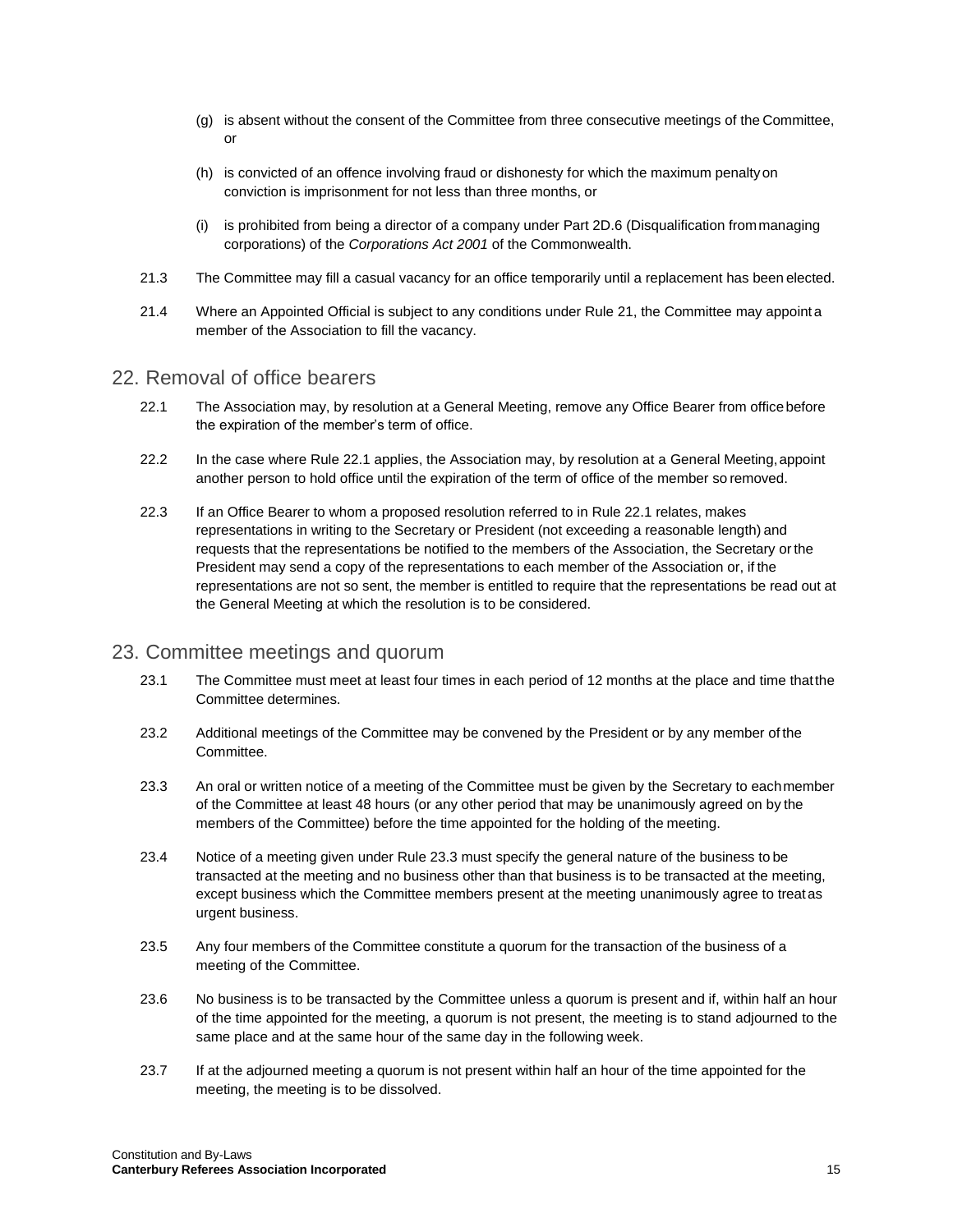- 23.8 At a meeting of the Committee:
	- (a) the President or, in the President's absence, the Senior Vice President is to preside, or
	- (b) if the President and the Senior Vice President are absent or unwilling to act, one of the remaining members of the Committee chosen by the members present at the meeting is to preside.
- 23.9 Minutes of the committee meeting are to be published within 28 days after the meeting or adjourned meeting was conducted.

#### <span id="page-15-0"></span>24. Appointment of association members as committee members to constitute quorum

- 24.1 If at any time the number of committee members is less than the number required to constitute a quorum for a committee meeting, the existing committee members may appoint a sufficient number of members of the Association as committee members to enable the quorum to be constituted.
- 24.2 A member of the Committee so appointed is to hold office, subject to these Rules, for that meeting only.
- 24.3 This clause does not apply to the filling of a casual vacancy to which Rule 21 applies.

#### <span id="page-15-1"></span>25. Use of technology at committee meetings

- 25.1 A committee meeting may be held at two or more venues using any technology approved by the Committee that gives each of the Committee's members a reasonable opportunity to participate.
- 25.2 A committee member who participates in a committee meeting using that technology is taken to be present at the meeting and, if the member votes at the meeting, is taken to have voted in person.

#### <span id="page-15-2"></span>26. Delegation by committee to sub-committee

- 26.1 The Committee may, by instrument in writing, delegate to one or more sub-committees (consisting of the member or members of the Association that the Committee thinks fit) the exercise of any of the functions of the Committee that are specified in the instrument, other than:
	- (a) this power of delegation, and
	- (b) a function which is a duty imposed on the Committee by the Act or by any other law.
- 26.2 A function the exercise of which has been delegated to a sub-committee under this clause may,while the delegation remains unrevoked, be exercised from time to time by the sub-committee inaccordance with the terms of the delegation.
- 26.3 A delegation under this clause may be made subject to any conditions or limitations as to the exercise of any function, or as to time or circumstances, that may be specified in the instrument of delegation.
- 26.4 Despite any delegation under this clause, the Committee may continue to exercise any function delegated.
- 26.5 Any act or thing done or suffered by a sub-committee acting in the exercise of a delegation underthis clause has the same force and effect as it would have if it had been done or suffered by the Committee.
- 26.6 The Committee may, by instrument in writing, revoke wholly or in part any delegation under this clause.
- 26.7 A sub-committee may meet and adjourn as it thinks proper.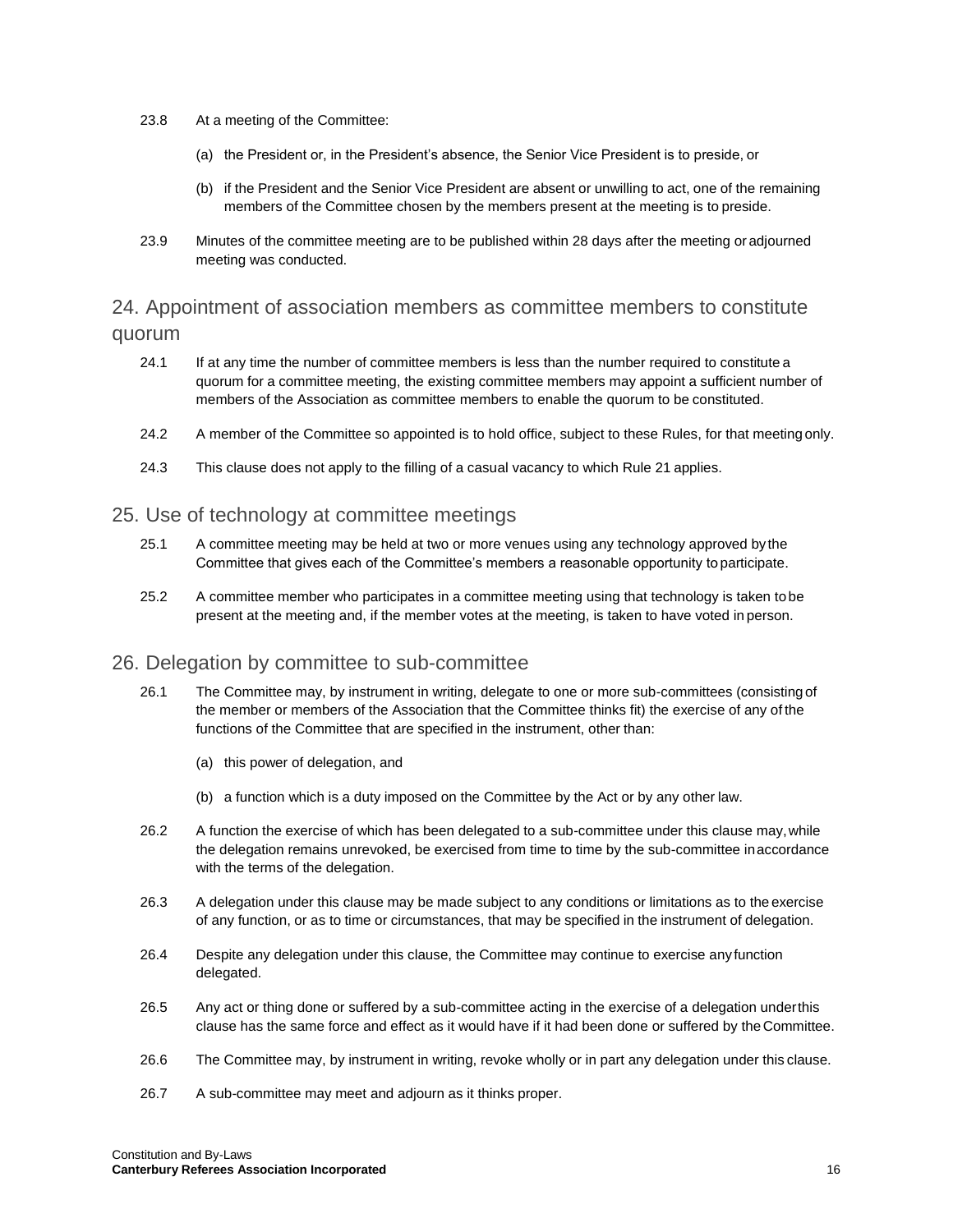#### <span id="page-16-0"></span>27. Voting and decisions

- 27.1 Questions arising at a meeting of the Committee or of any sub-committee appointed by theCommittee are to be determined by a majority of the votes of members of the Committee or sub-committeepresent at the meeting.
- 27.2 Each member present at a meeting of the Committee or of any sub-committee appointed by the Committee (including the person presiding at the meeting) is entitled to one vote but, in the event of an equality of votes on any question, the person presiding may exercise a second or casting vote.
- 27.3 Subject to Rule 23.5, the Committee may act despite any vacancy on the Committee.
- 27.4 Any act or thing done or suffered, or purporting to have been done or suffered, by the Committee orby a sub-committee appointed by the Committee, is valid and effectual despite any defect that may afterwards be discovered in the appointment or qualification of any member of the Committee or subcommittee.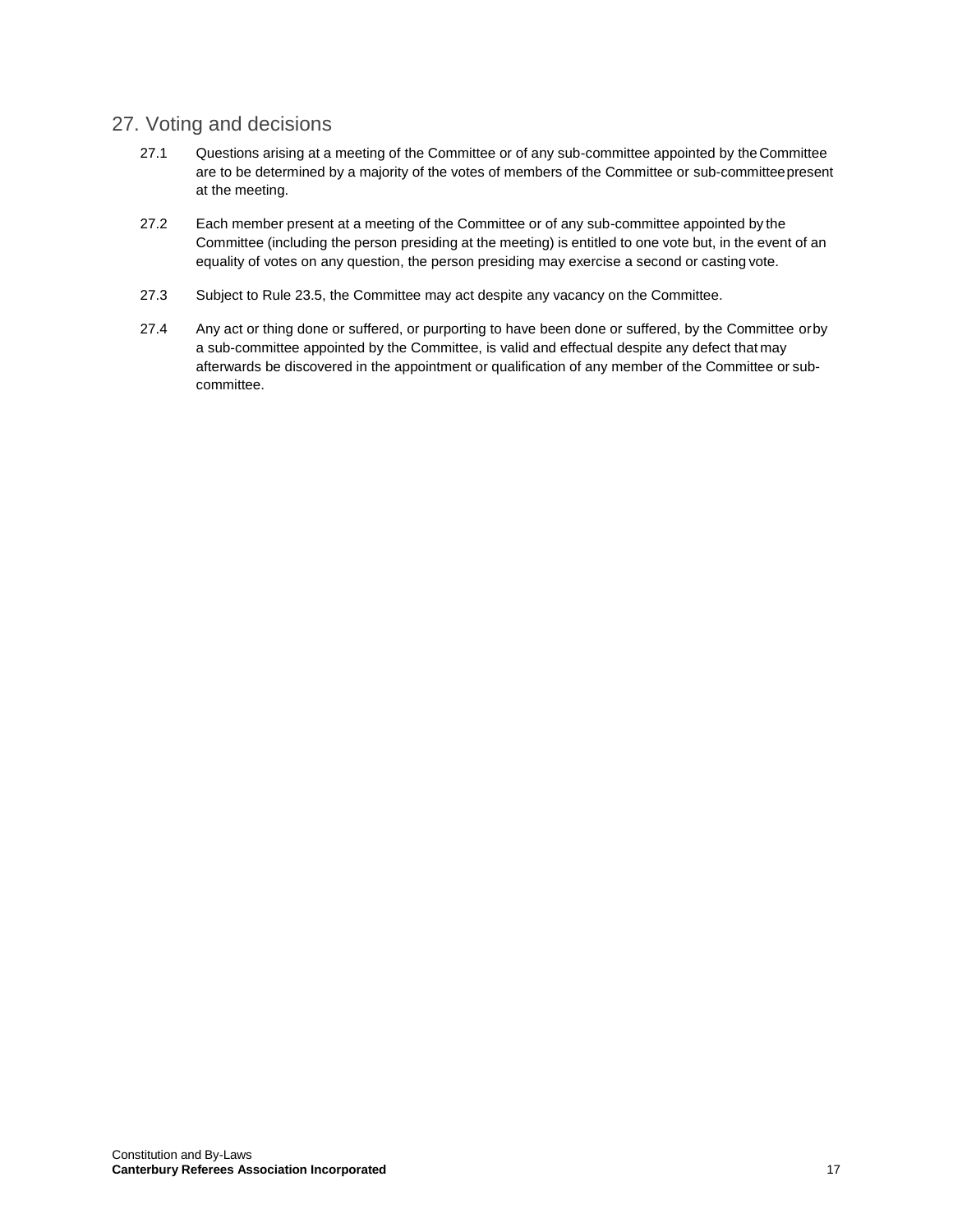### <span id="page-17-0"></span>Part 4 - General meetings

#### <span id="page-17-1"></span>28. Annual general meetings - holding of

- 28.1 The Association must hold its first annual general meeting within 18 months after its registration under the Act.
- 28.2 The Association must hold its annual general meetings:
	- (a) within six months after the close of the Association's financial year, or
	- (b) within any later time that may be allowed or prescribed under section 37 (2) (b) of the Act.

#### <span id="page-17-2"></span>29. Annual general meetings - calling of and business at

- 29.1 The annual general meeting of the Association is, subject to the Act and to Rule 28, to be convened on the date and at the place and time that the Committee deems fit.
- 29.2 In addition to any other business which may be transacted at an annual general meeting, the business of an annual general meeting is to include the following:
	- (a) to confirm the minutes of the last preceding annual general meeting and of any special general meeting held since that meeting,
	- (b) to receive from the Committee reports on the activities of the Association during the last preceding financial year,
	- (c) to elect office-bearers of the Association,
	- (d) to receive and consider any financial statement or report required to be submitted to members under the Act.
- 29.3 An annual general meeting must be specified as that type of meeting in the notice convening it.

#### <span id="page-17-3"></span>30. Special general meetings - calling of

- 30.1 The Committee may, whenever it thinks fit, convene a special general meeting of the Association.
- 30.2 The Committee must, on the requisition of at least 20 members of the Association, convene a special general meeting of the Association.
- 30.3 A requisition of members for a special general meeting:
	- (a) must be in writing, and
	- (b) must state the purpose or purposes of the meeting, and
	- (c) must be signed by the members making the requisition, and
	- (d) must be lodged with the Secretary, and
	- (e) may consist of several documents in a similar form, each signed by one or more of the members making the requisition.
- 30.4 If the Committee fails to convene a special general meeting to be held within one month after the date on which a requisition of members for the meeting is lodged with the Secretary, any one or more ofthe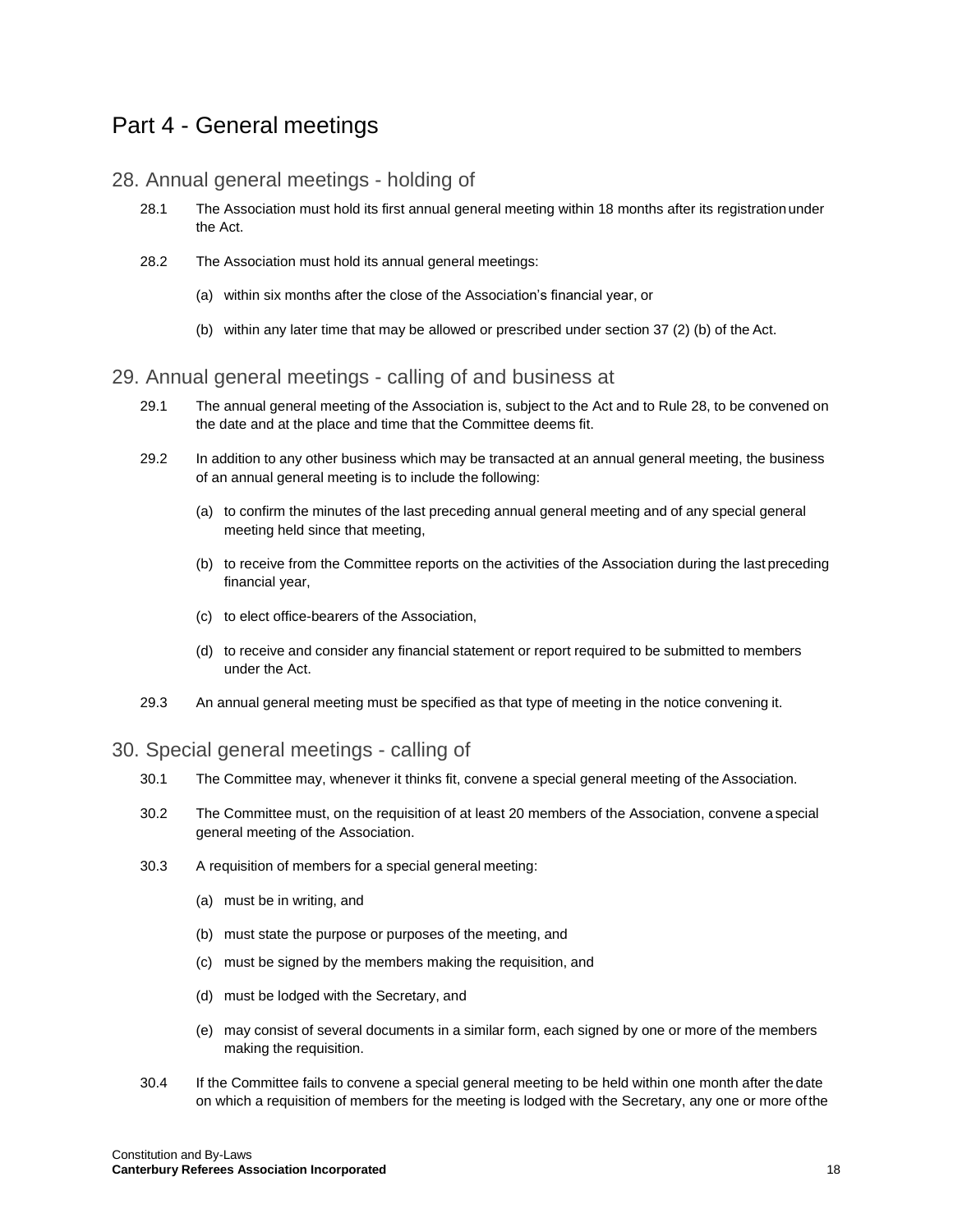members who made the requisition may convene a special general meeting to be held not later than one month after that date.

- 30.5 A special general meeting convened by a member or members as referred to in Rule 30.4 must be convened as nearly as is practicable in the same manner as general meetings are convened by the Committee.
- 30.6 For the purposes of Rule 30.3:
	- (a) a requisition may be in electronic form, and
	- (b) a signature may be transmitted, and a requisition may be lodged, by electronic means.

#### <span id="page-18-0"></span>31. Notice

- 31.1 Except if the nature of the business proposed to be dealt with at a General Meeting requires a special resolution of the Association, the Secretary must, at least seven days before the date fixed forthe holding of the General Meeting, give a notice to each member specifying the place, date and time of the meeting and the nature of the business proposed to be transacted at the meeting.
- 31.2 If the nature of the business proposed to be dealt with at a General Meeting requires a special resolution of the Association, the Secretary must, at least 14 days before the date fixed for the holding of the General Meeting, cause notice to be given to each member specifying, in addition to the matter required under Rule 31.1, the intention to propose the resolution as a special resolution.
- 31.3 No business other than that specified in the notice convening a General Meeting is to be transactedat the meeting except, in the case of an annual general meeting, the business which may be transacted under clause Rule 29.2.
- 31.4 A member desiring to bring any business before a General Meeting must give notice in writing of that business to the Secretary not less than seven days prior to the notification of the General Meeting being issued so it can be included on the notification and agenda of that General Meeting. Any notice of business received within this period shall be included on the notification and agenda of the following General Meeting, unless the Committee determines the business must be transacted at that General Meeting.

#### <span id="page-18-1"></span>32. Quorum for general meetings

- 32.1 No item of business is to be transacted at a General Meeting unless a quorum of members entitled under these Rules to vote is present during the time the meeting is considering that item.
- 32.2 20 members present (being members entitled under these Rules to vote at a General Meeting) constitute a quorum for the transaction of the business of a General Meeting.
- 32.3 If within half an hour after the appointed time for the commencement of a General Meeting a quorumis not present, the meeting:
	- (a) if convened on the requisition of members is to be dissolved, and
	- (b) in any other case is to stand adjourned to the same day in the following week at the same time and (unless another place is specified at the time of the adjournment by the person presiding at the meeting or communicated by written notice to members given before the day to which the meeting is adjourned) at the same place.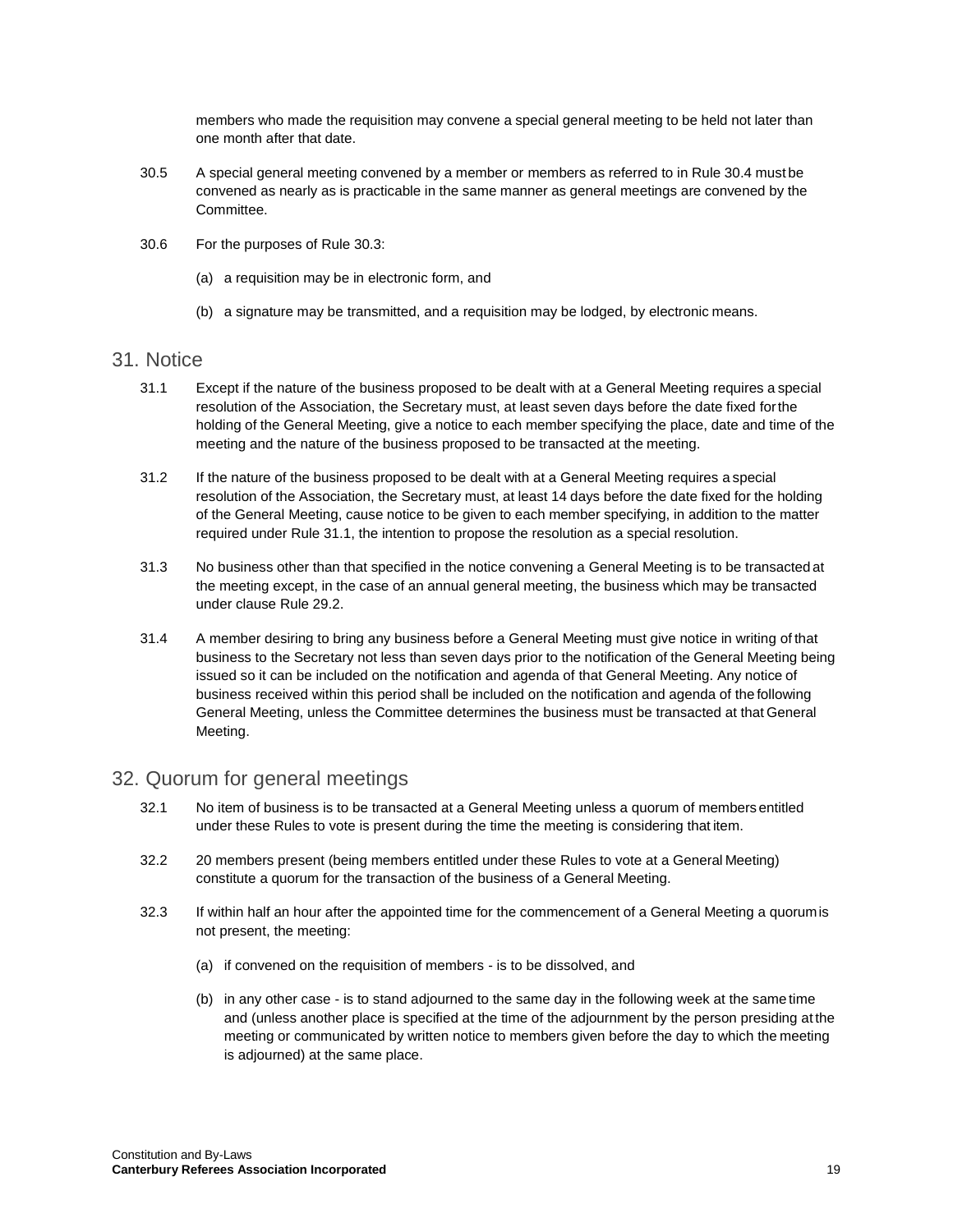32.4 If at the adjourned General Meeting a quorum is not present within half an hour after the time appointed for the commencement of the meeting, the members present (being at least three) are to constitute a quorum.

#### <span id="page-19-0"></span>33. Presiding member

- 33.1 The President or, in the President's absence, the Senior Vice President, is to preside as chairperson at each General Meeting of the Association.
- 33.2 If the President and the Senior Vice President are absent or unwilling to act, the members present must elect one of their number to preside as chairperson at the meeting.

#### <span id="page-19-1"></span>34. Adjournment

- 34.1 The chairperson of a General Meeting at which a quorum is present may, with the consent of the majority of members present at the meeting, adjourn the meeting from time to time and place to place, but no business is to be transacted at an adjourned meeting other than the business left unfinished at the meeting at which the adjournment took place.
- 34.2 If a General Meeting is adjourned, the Secretary must give written or oral notice of the adjourned meeting to each member of the Association stating the place, date and time of the meeting and the nature of the business to be transacted at the meeting.

#### <span id="page-19-2"></span>35. Making of decisions

- 35.1 A question arising at a General Meeting of the Association is to be determined by:
	- (a) a show of hands or, if the meeting is one to which Rule 40 applies, any appropriate corresponding method that the Committee may determine, or
	- (b) if on the motion of the chairperson or if five or more members present at the meeting decidethat the question should be determined by a written ballot - a written ballot.
- 35.2 If the question is to be determined by a show of hands, a declaration by the chairperson that a resolution has, on a show of hands, been carried or carried unanimously or carried by a particular majority or lost, or entry to that effect in the minutes, is evidence of the fact without proof of the number or proportion of the votes recorded in favour of or against that resolution.
- 35.3 Rule 35.2 applies to a method determined by the Committee under Rule 35.1(a) in the same way asit applies to a show of hands.
- 35.4 If the question is to be determined by a written ballot, the ballot is to be conducted in accordance with the directions of the chairperson.

#### <span id="page-19-3"></span>36. Special resolutions

36.1 A special resolution may only be passed by the Association in accordance with section 39 of theAct.

#### <span id="page-19-4"></span>37. Voting

- 37.1 On any question arising at a General Meeting of the Association a member has one vote only.
- 37.2 In the case of an equality of votes on a question at a General Meeting, the chairperson of the meeting is entitled to exercise a second or casting vote.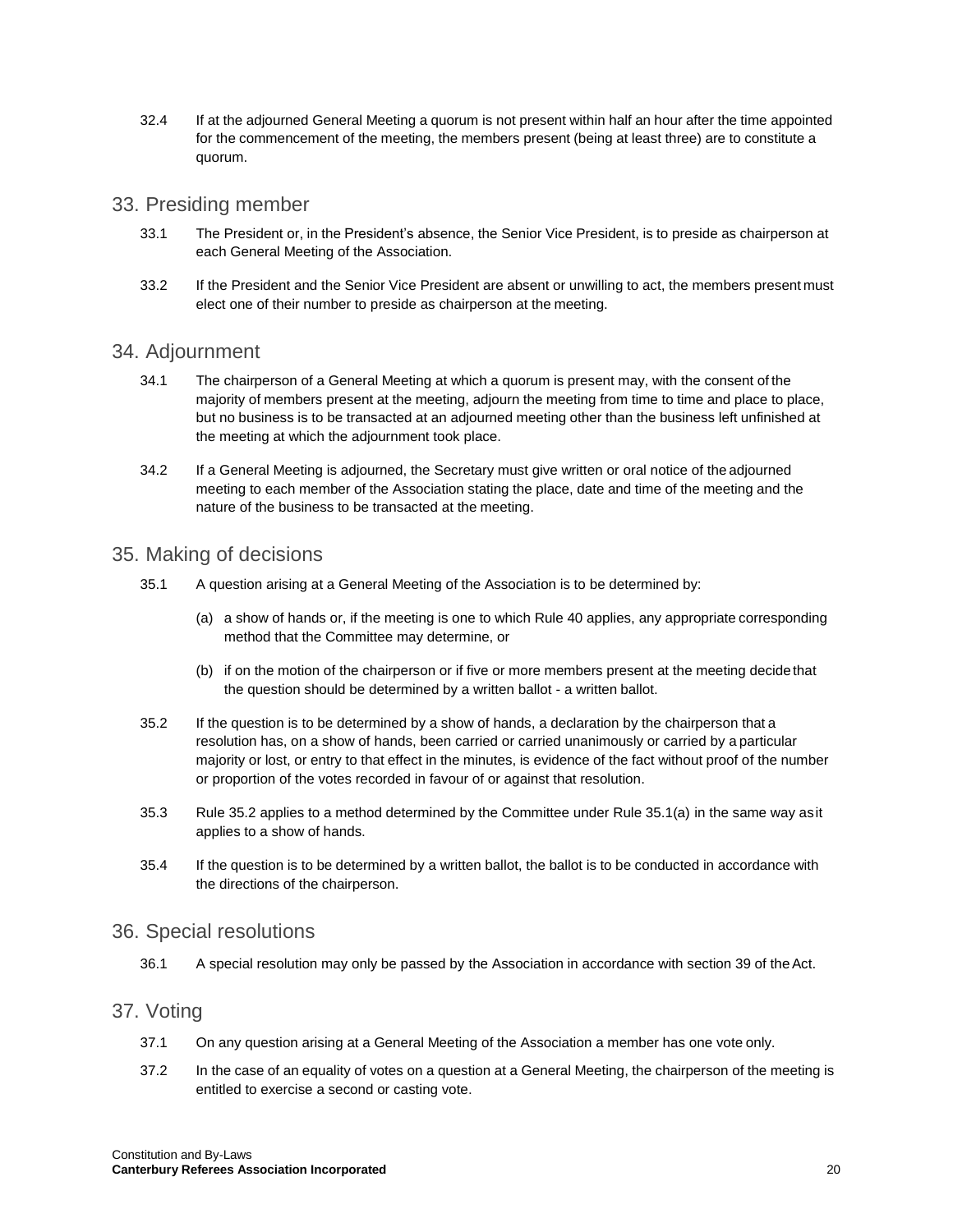37.3 A member is not entitled to vote at any General Meeting of the Association unless all money due and payable by the member to the Association has been paid.

#### <span id="page-20-0"></span>38. Proxy votes not permitted

38.1 Proxy voting must not be undertaken at or in respect of a General Meeting.

#### <span id="page-20-1"></span>39. Postal or electronic ballots

- 39.1 The Association may hold a postal or electronic ballot (as the Committee determines) to determine any issue or proposal (other than an appeal under clause 12).
- 39.2 A postal or electronic ballot is to be conducted in accordance with Schedule 3 to the Regulation.

#### <span id="page-20-2"></span>40. Use of technology at general meetings

- 40.1 A General Meeting may be held at two or more venues using any technology approved by the Committee that gives each of the Association's members a reasonable opportunity to participate.
- 40.2 A member of an Association who participates in a General Meeting using that technology is taken tobe present at the meeting and, if the member votes at the meeting, is taken to have voted in person.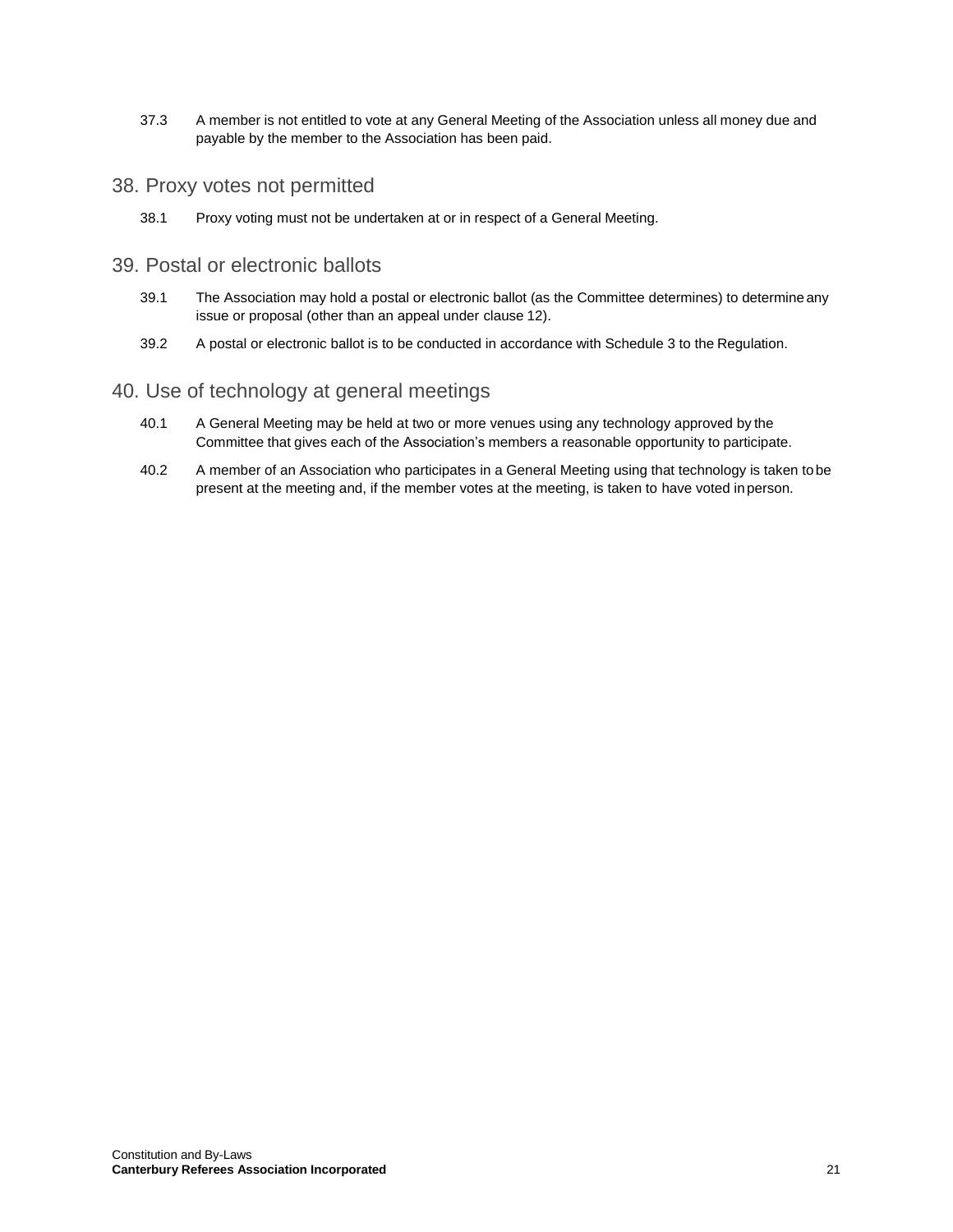### <span id="page-21-0"></span>Part 5 - Miscellaneous

#### <span id="page-21-1"></span>41. Insurance

41.1 The Association may effect and maintain insurance.

#### <span id="page-21-2"></span>42. Funds - source

- 42.1 The funds of the Association are to be derived from annual subscriptions of members and, subject to any resolution passed by the Association in a General Meeting, any other sources that the Committee determines.
- 42.2 All money received by the Association must be deposited as soon as practicable and without deduction to the credit of the Association's bank or another authorised deposit-taking institution account.
- 42.3 The Association shall issue an appropriate receipt, upon request, as soon as practicable afterreceiving any money.

#### <span id="page-21-3"></span>43. Funds - management

- 43.1 Subject to any resolution passed by the Association in a General Meeting, the funds of theAssociation are to be used solely in pursuance of the Objects of the Association in the manner that the Committee determines.
- 43.2 All cheques, drafts, bills of exchange, promissory notes and other negotiable instruments must be signed by two authorised signatories.
- 43.3 At each annual general meeting, at its discretion, the members may propose a resolution approving the payment of an honorarium to Office Bearers of a specific amount in respect of their service in the preceding financial year, to be paid within seven days of the date of the annual general meeting.

#### <span id="page-21-4"></span>44. Association is non-profit

44.1 Subject to the Act and the Regulation, the Association must apply its funds and assets solely in pursuance of the Objects of the Association and must not conduct its affairs so as to provide a pecuniary gain for any of its members.

#### <span id="page-21-5"></span>45. Distribution of property on winding up of the association

- 45.1 Subject to the Act and the Regulations, in a winding up of the Association, any surplus property of the Association is to be transferred to another organisation with similar Objects and which is not carriedon for the profit or gain of its individual members.
- 45.2 In this Rule, a reference to the surplus property of an Association is a reference to that property ofthe Association remaining after satisfaction of the debts and liabilities of the Association and the costs, charges and expenses of the winding-up of the Association.

#### <span id="page-21-6"></span>46. Change of name, objects and constitution

46.1 An application for registration of a change in the Association's name, Objects or Rules in accordance with section 10 of the Act is to be made by the public officer or a committee member.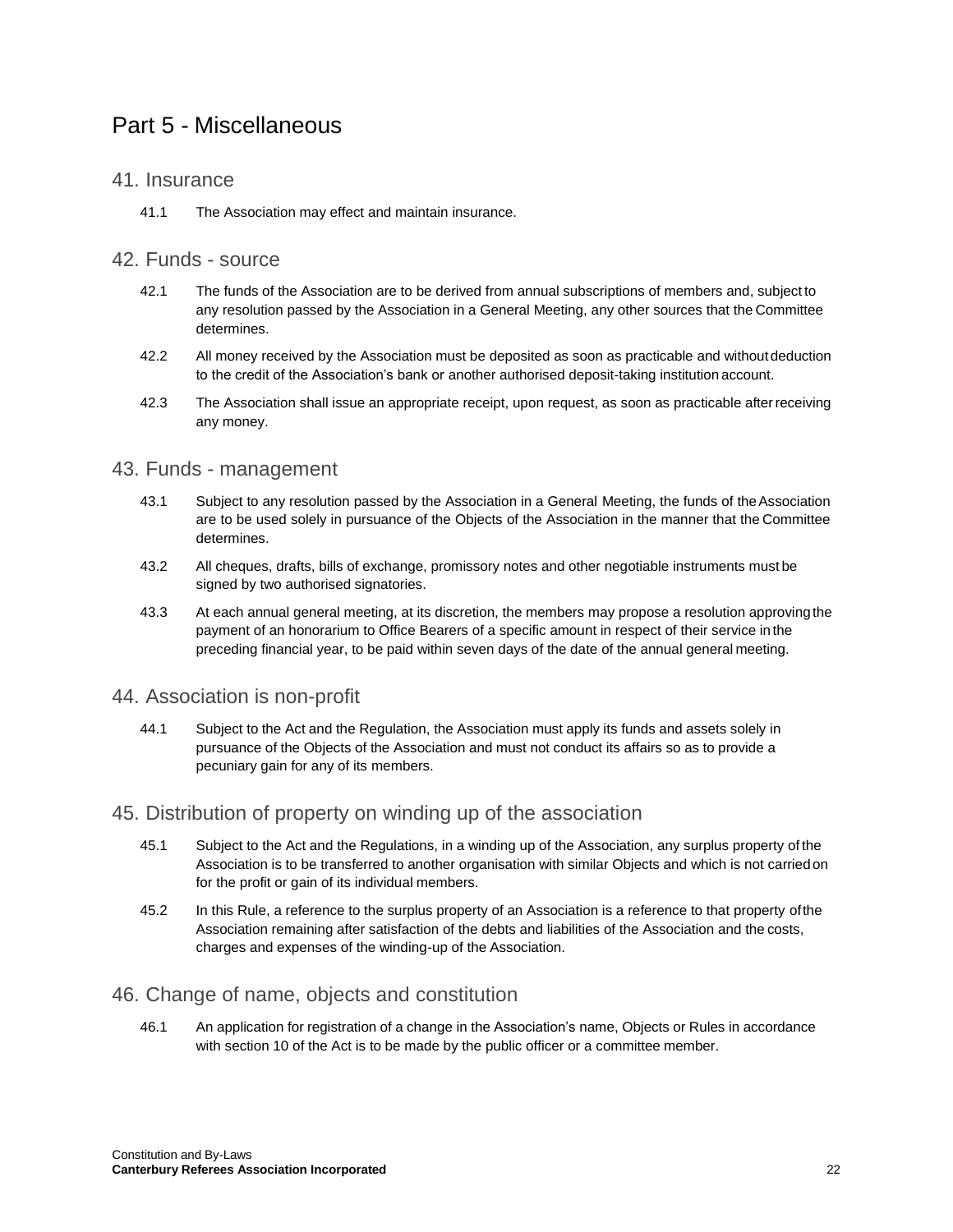#### <span id="page-22-0"></span>47. Custody of books, etc.

- 47.1 Except as otherwise provided by this constitution, all records, books and other documents relating tothe Association must be kept in New South Wales:
	- (a) at the main premises of the Association, in the custody of the public officer or a member of the Association (as the Committee determines), or
	- (b) if the Association has no premises, at the Association's official address, in the custody of the public officer.

#### <span id="page-22-1"></span>48. Inspection of books, etc.

- 48.1 The following documents must be open to inspection, free of charge, by a member of the Associationat any reasonable hour:
	- (a) records, books and other financial documents of the Association,
	- (b) these Rules,
	- (c) minutes of all committee meetings and General Meetings of the Association.
- 48.2 A member of the Association may obtain a copy of any of the documents referred to in subclause (1) on payment of a fee of not more than \$1 for each page copied. The fee shall be prescribed by the Committee in the Policy and Procedures Manual.
- 48.3 Despite Rules 48.1 and 48.2, the Committee may refuse to permit a member of the Association to inspect or obtain a copy of records of the Association that relate to confidential, personal, employment, commercial or legal matters or where to do so may be prejudicial to the interests of the Association.

#### <span id="page-22-2"></span>49. Service of notices

- 49.1 For the purposes of these Rules, a notice may be served on or given to a person:
	- (a) by delivering it to the person personally, or
	- (b) by sending it by pre-paid post to the address of the person, or
	- (c) by sending it by facsimile transmission or some other form of electronic transmission to an address specified by the person for giving or serving the notice.
- 49.2 For the purpose of these Rules, a notice is taken, unless the contrary is proved, to have been given or served:
	- (a) in the case of a notice given or served personally, on the date on which it is received bythe addressee, and
	- (b) in the case of a notice sent by pre-paid post, on the date when it would have been delivered in the ordinary course of post, and
	- (c) in the case of a notice sent by facsimile transmission or some other form of electronic transmission, on the date it was sent, or if the machine from which the transmission was sent produces a report indicating that the notice was sent on a later date, on that date.

#### <span id="page-22-3"></span>50. Financial year

- 50.1 The financial year of the Association is:
	- (a) the period of time commencing on the date of incorporation of the Association and ending on the following 30 September, and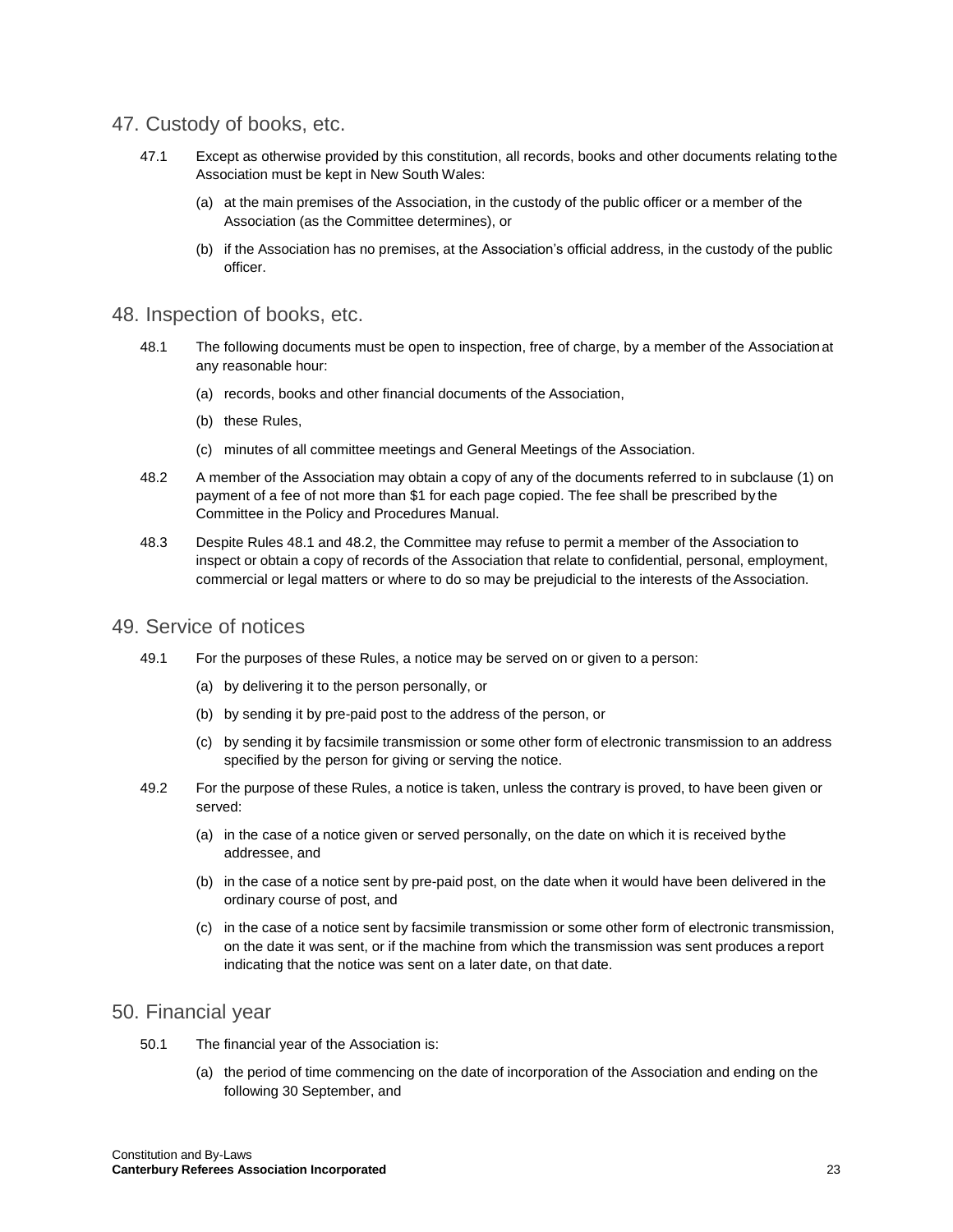(b) each period of 12 months after the expiration of the previous financial year of theAssociation, commencing on 1 October and ending on the following 30 September.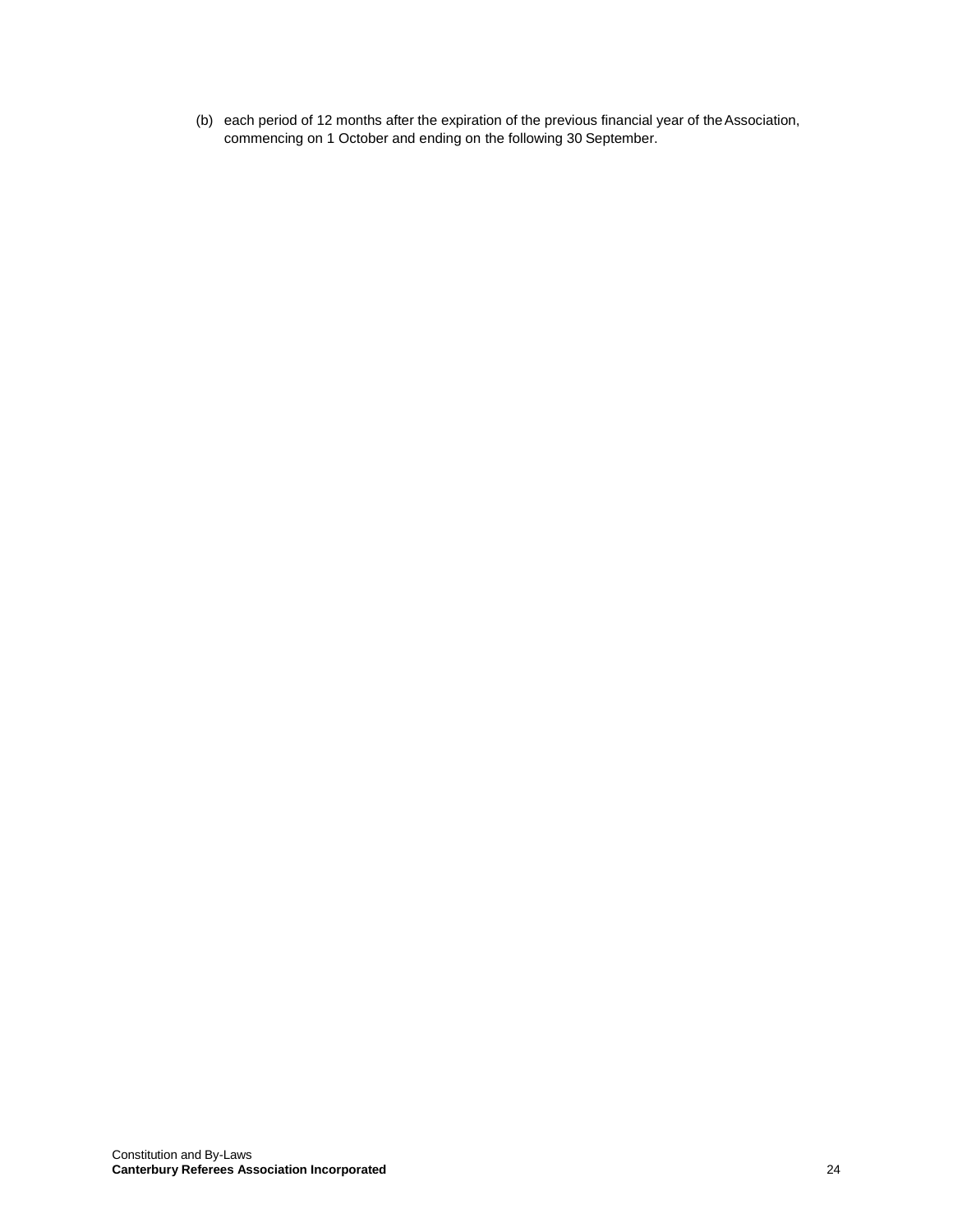## <span id="page-24-0"></span>Section C - By-Laws

### <span id="page-24-1"></span>By-Law 1 - Eligibility criteria for membership

In order to become a member of the Association, a person must:

- 1. be at least 12 years of age,
- 2. hold a current referee and/or coaching and/or instructing qualification recognised by the Governing Body, or has previously held membership with the Association,
- 3. have paid all fees and subscriptions in accordance with the Policy and Procedures Manual,
- 4. have completed all required documentation in accordance with the Policy and Procedures Manual, and
- 5. have had their application for membership approved by the Committee.

## <span id="page-24-2"></span>By-Law 2 - Eligibility criteria for life membership

In order to become a life member of the Association, a person must have provided at least ten years of meritorious service to the Association, and:

- 1. served on the Committee for at least four years, and/or
- 2. served on a sub-committee for at least six years, and/or
- 3. held an office of the Association for at least four years, and/or
- 4. has been an Appointed Officer for at least four years, and/or
- 5. demonstrated dedication and initiative which has resulted in the betterment and overall performance of the Association and worthy of the recognition of life membership.

### <span id="page-24-3"></span>By-Law 3 - Election of life members

A member may nominate another member for Life Membership of the Association in writing and received by the Secretary at least 28 days prior to the holding of an annual general meeting. Upon receiving a nomination (or multiple nominations):

- 1. The Committee must consider the merits of the proposed nomination and either accept or reject the proposal. Where more than one proposal is accepted, the Committee must decide on one to be brought to the attention of the members at the next annual general meeting.
- 2. The Committee shall make a recommendation at the next annual general meeting in support of the nomination.
- 3. After the nomination is read to the members, the nominated member must vacate the place of the meeting.
- 4. The chairperson shall allow members to speak for and against the nomination.
- 5. The members present at the annual general meeting shall vote on the nomination. The election of the nominated Life Member shall be carried by a two-thirds majority vote.